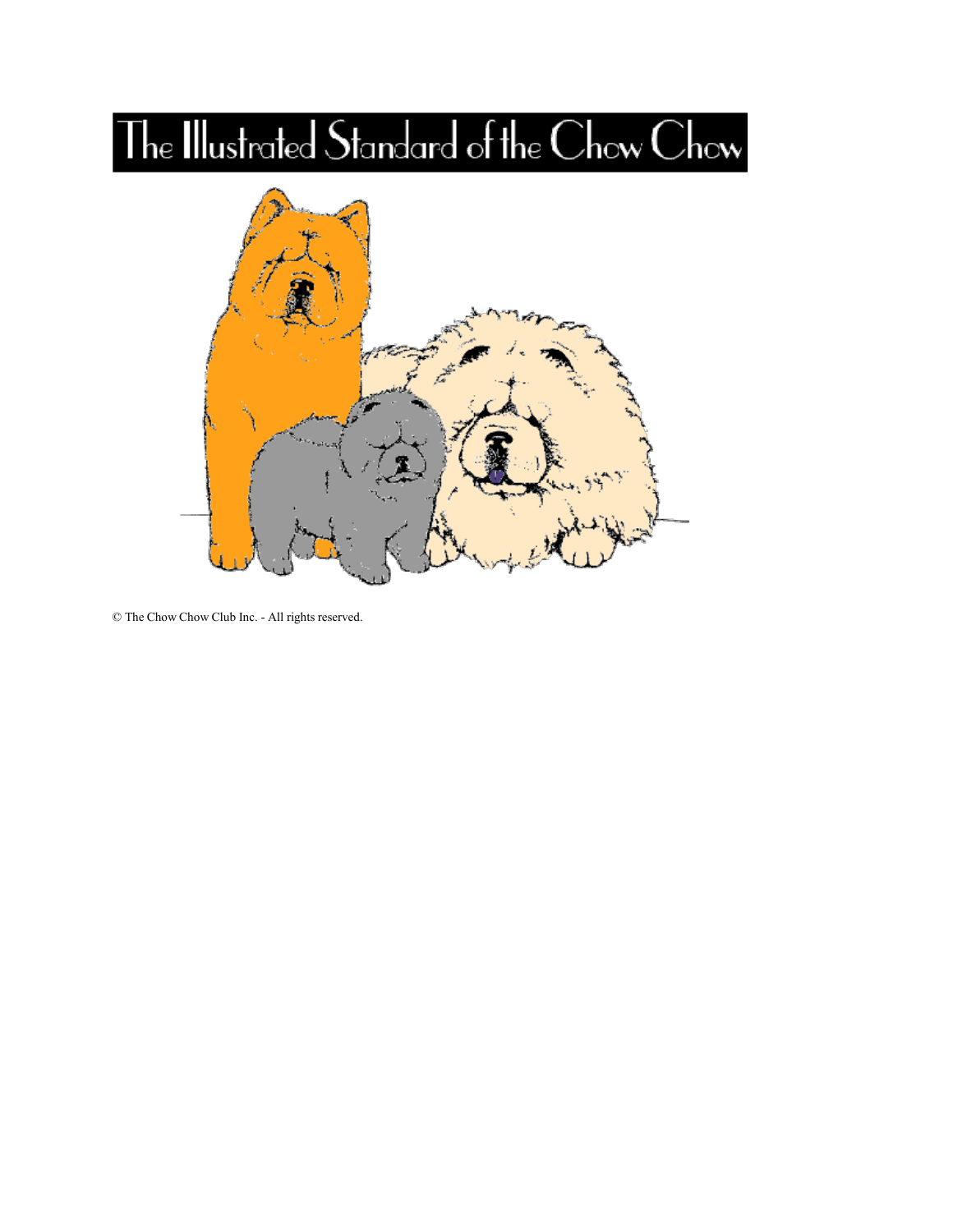# <span id="page-1-0"></span>**CHOW CHOW ILLUSTRATED BREED STANDARD**

The Illustrated Standard of the Chow Chow is based upon the Official AKC standard of the Chow Chow as approved on November 11, 1986.

Copyright © 1996 Chow Chow Club Inc. All Rights Reserved. No part of this document may be reproduced or transmitted in any form or by any means, electronic or mechanical, including photocopying, recording, or by any information storage and retrieval system, without permission in writing from the Chow Chow Club Inc.

Information about the Chow Chow Club Inc. may be obtained from the Secretary whose name and address are on file with the American Kennel Club, 51 Madison Avenue, New York, NY 10010.

Copies may be purchased from the Chow Chow Club Inc. Published by the Chow Chow Club Inc. 1st Edition. 1996.

Adopted 1996 Revised 2022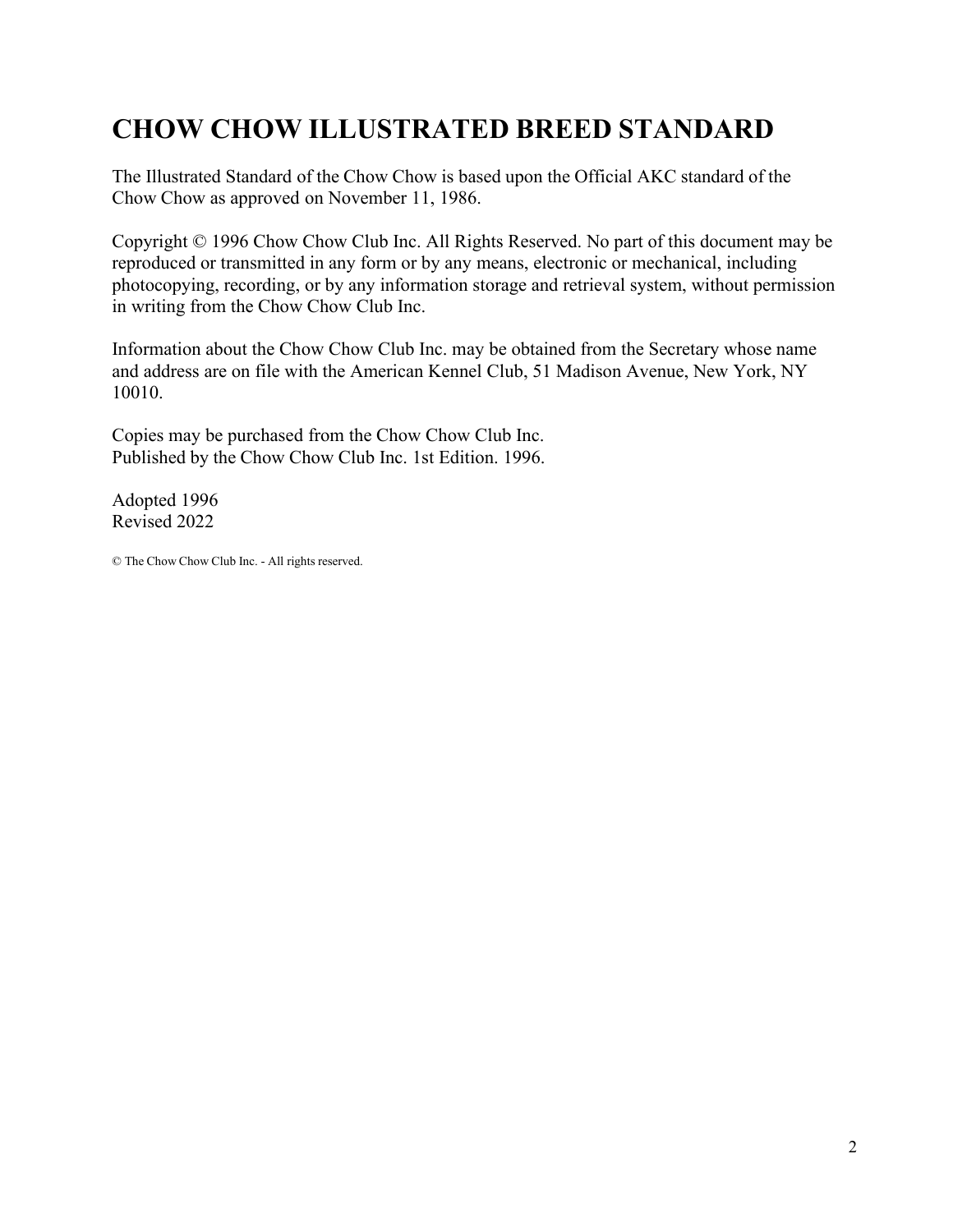### Table of Contents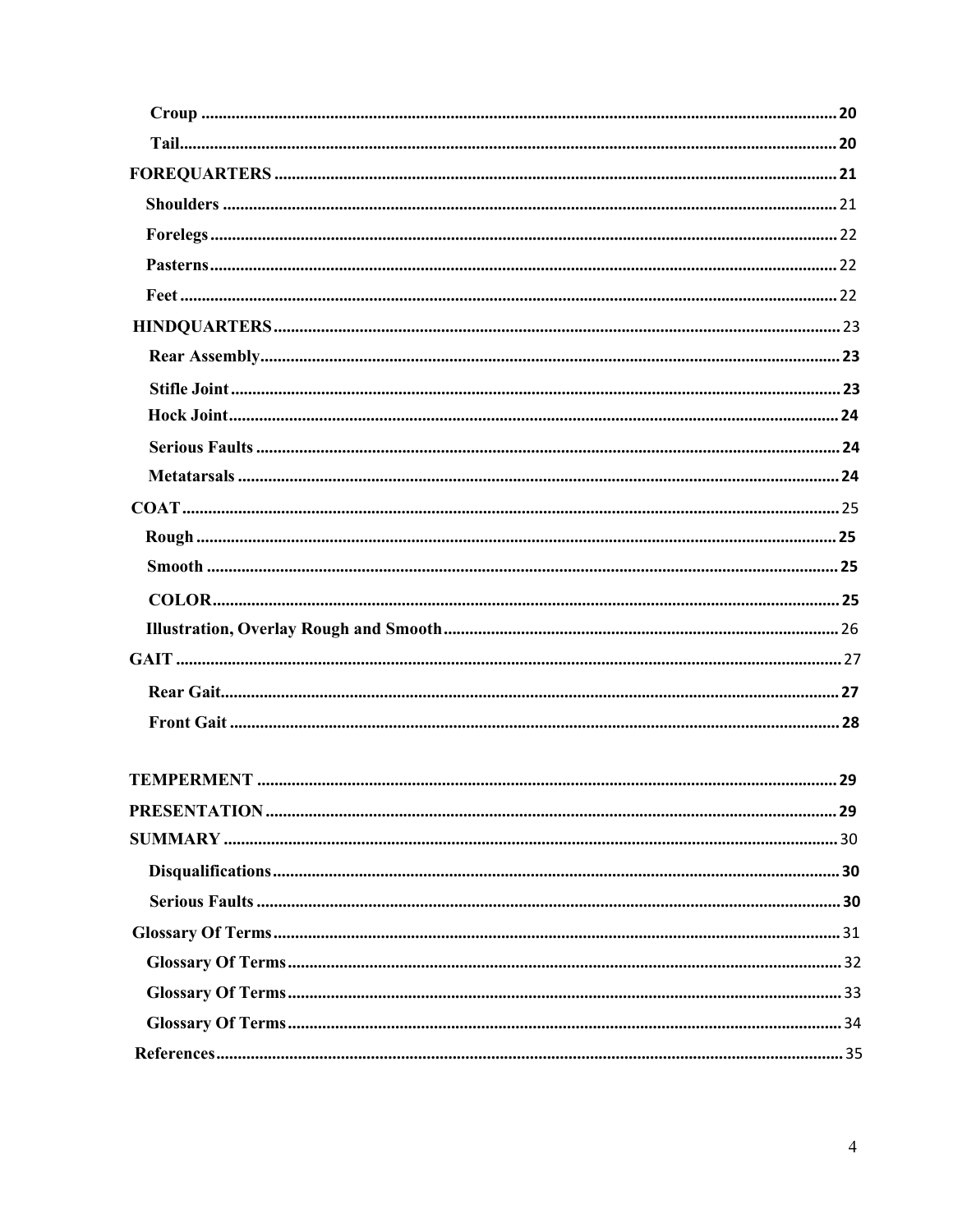### <span id="page-4-0"></span>**The Illustrated Standard Of The Chow Chow**



Published by the Chow Chow Club Inc. Illustrated by Sandra L. Miller Edited by Steven M. Miller Adopted 1996 Revised 2022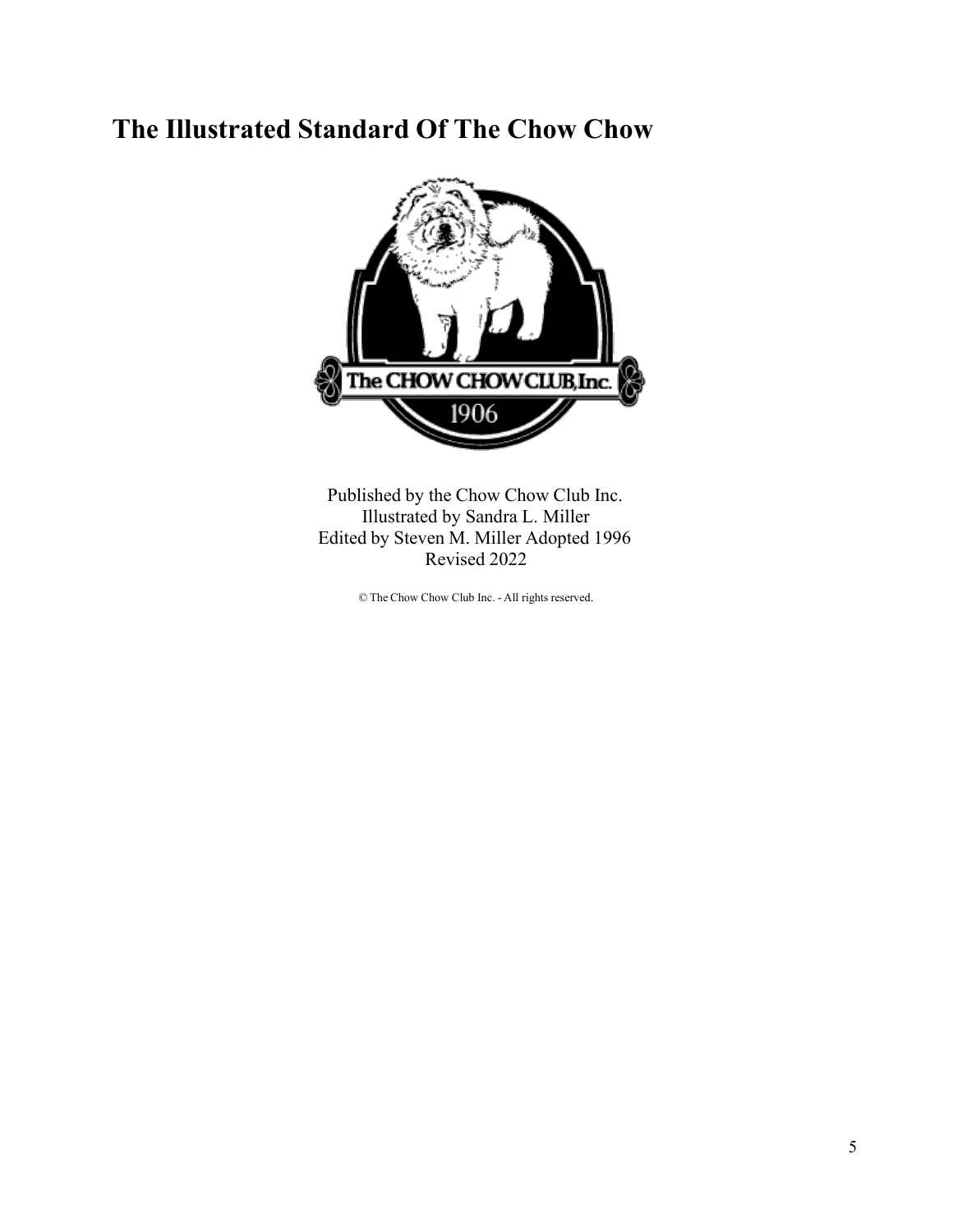### <span id="page-5-0"></span>**Anatomical Points Described in the Chow Chow Breed Standard**



©The Chow Chow Club Inc. - All rights reserved.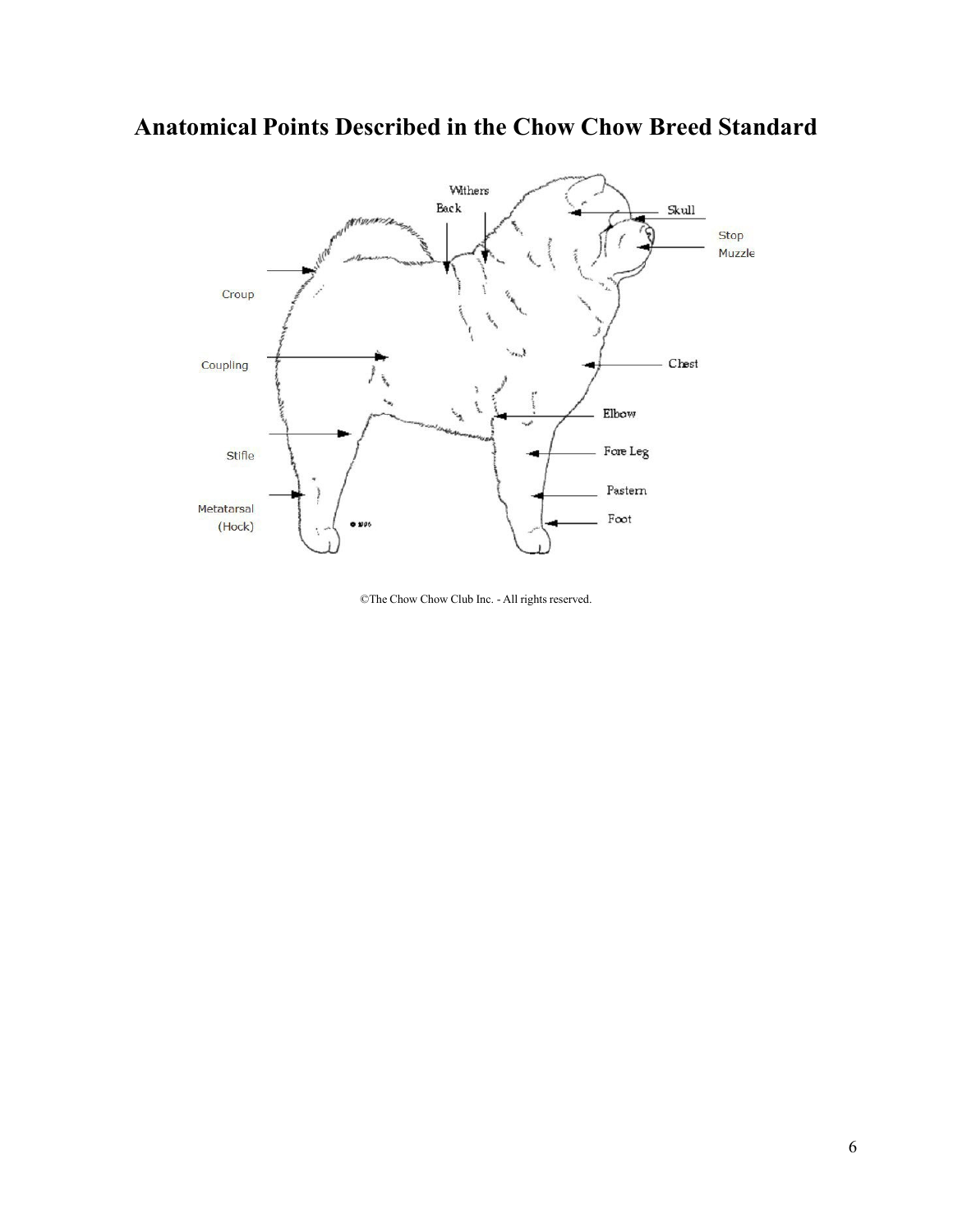# <span id="page-6-0"></span>**PREFACE**

This Illustrated Standard has been prepared by the Chow Chow Club Inc., for the purpose of promoting a better understanding of and appreciation for the Breed Standard of the Chow Chow. We have attempted to do this by illustrating the various points in the official Breed Standard.

Just as individuals differ in their interpretations of the Standard, artists will vary in their concept of the perfect Chow Chow according to the standard. It is impossible to please everyone, but that is an important part of our sport - comparing, criticizing and seeking an unobtainable ideal. Our hope is that this booklet will serve as a guide in interpreting the Chow Chow Standard to breeders, judges,exhibitors and especially the novice.

We would like to express our appreciation to Sandra and Steven Miller, illustrator and editor, as well as to Ann Crisp and Carmen Blankenship and their Committees.

F.P.A. (Paul) Odenkirchen President Chow Chow Club Inc. October 7, 1996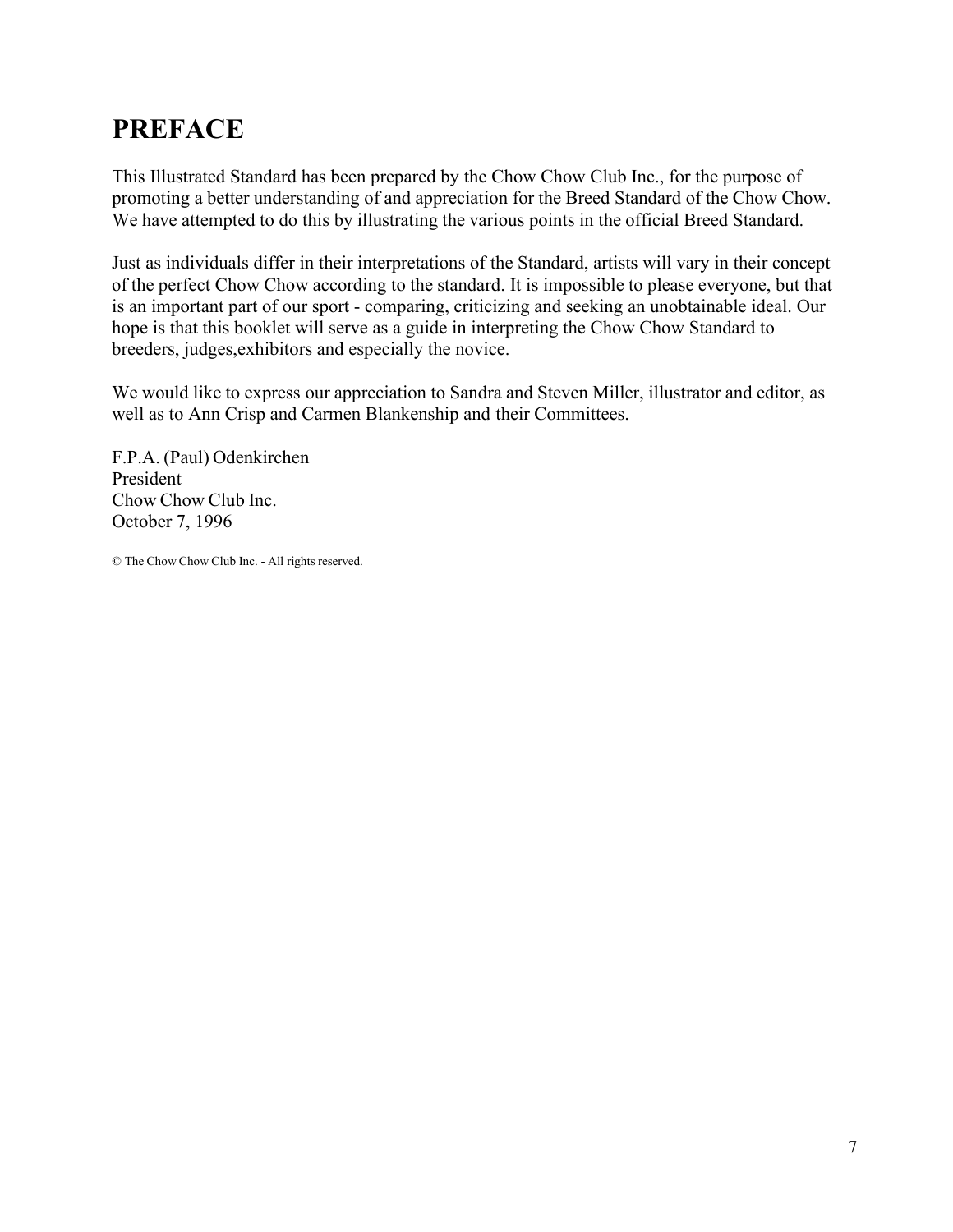# <span id="page-7-0"></span>**INTRODUCTION**

The Chow Chow, often simply called the Chow, is one of the oldest breeds. Historical artifacts indicate that he may have come originally from the Arctic Circle, migrating to Mongolia, Siberia and China. Some scholars claim that the Chow was the original ancestor of the Samoyed, the Norwegian Elkhound, the Pomeranian, and the Keeshond.

Looking at the splendid Oriental Chow Chow, one sees an arrestingly beautiful animal. What catches the eye is his perfect balance, the compact body and the proud, dignified head. His striking personality and character, his aristocratic bearing, his dignified manners and his lordly scowl make him unlike any other dog. Friendly, yet somehow reserved, he asks only to be loved and socialized by his family and friends. He is indeed an Oriental *gentleman* , the lord of the canines, the Emperor of Dogs. And he is unique!

The Chow Chow Club Inc. developed this illustrated standard as a valuable educational tool. Breeders, fanciers, and judges alike can use this document to enhance their understanding of the Chow Chow. Only through continuing education and open communication will we be able to preserve and improve our magnificent breed.

The emphasis of the illustrations is to assist in visualizing the *ideal* Chow Chow as described in the official standard. The text of the standard is very explicit and provides a fundamental guide to the breed in every detail. None of the illustrations are used to exhibit the numerous *faults* which may occur in our breed. We wish to leave the reader with a clear picture of the *correct conformation of the Chow Chow* .

Illustrating only the correct provides a tool whose goal is to train the eye to reward the virtues that make our breed *a masterpiece of beauty, dignity and naturalness* . The summary of the breedstandard states:

#### *Remember that faults shall be penalized in proportion to their deviation from the standard. In judging the Chow, the overall picture is of primary consideration.*

The Chow Chow can have one of two different types of coat; either rough or smooth. The most common coat is the long-haired or rough, which has an outer coat containing long, straight, coarse guard hairs. The smooth coated Chow Chow has a short, hard, dense *smooth* outer coat and a definite undercoat. The illustrations in this standard demonstrate that coat is the only specified difference between the two varieties.

This illustrated breed standard is the culmination of more than 3 years of work by the artist and other committee members.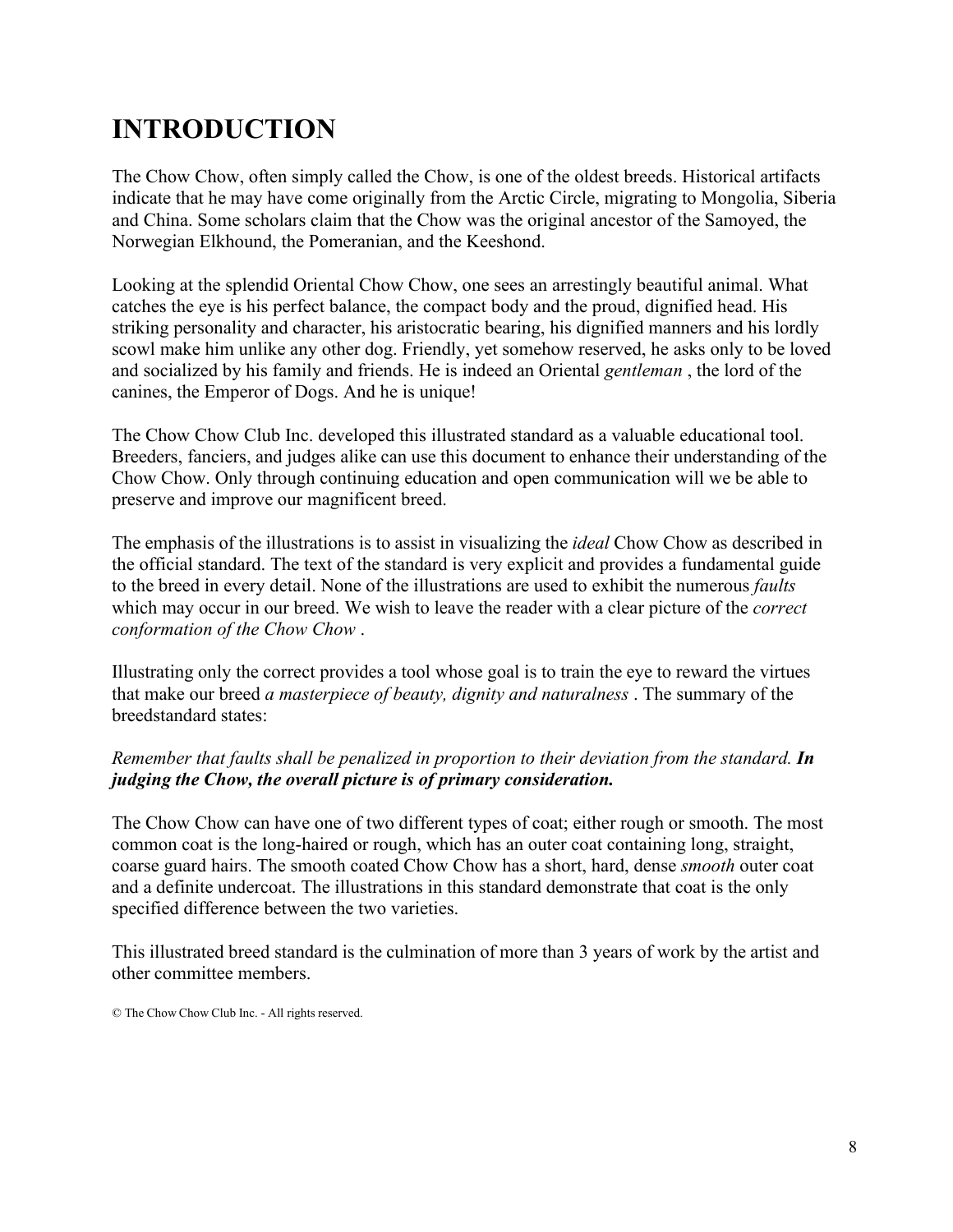# <span id="page-8-0"></span>**CHARACTERISTICS**

An ancient breed of northern Chinese origin, this all-purpose dog of China was used for hunting, herding, pulling and protection of the home.



The Smooth Costed Chow Chow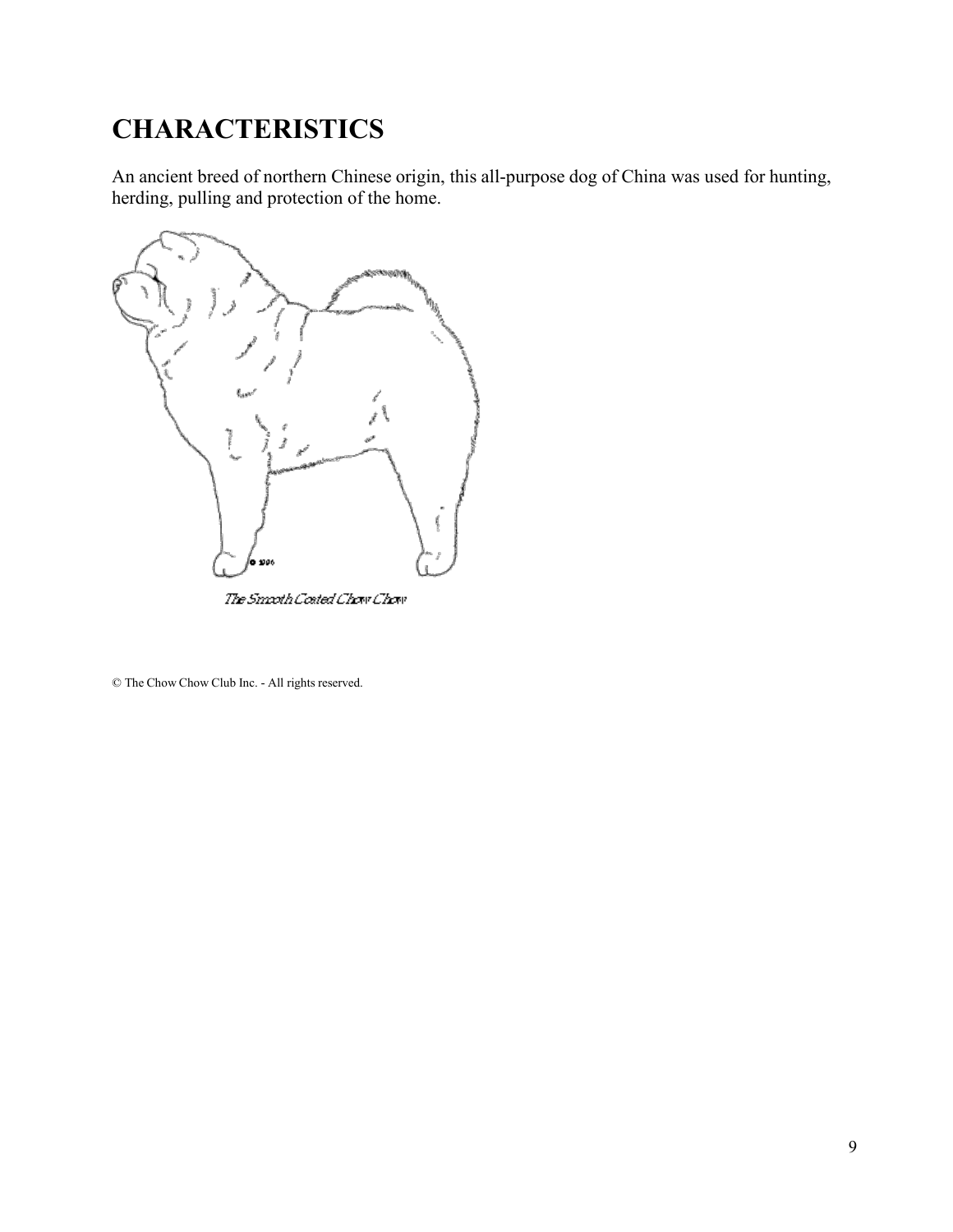## <span id="page-9-0"></span>**GENERAL APPEARANCE**

A powerful, sturdy, squarely built, upstanding dog of Arctic type, medium in size with strong muscular development and heavy bone. The body is compact, short coupled, broad and deep, the tail set high and carried closely to the back, the whole supported by four straight, strong, sound legs.



Viewed from the side, the hind legs have little apparent angulation and the hock joint and metatarsals are directly beneath the hip joint. It is this structure which produces the characteristic short, stilted gait unique to the breed.

The large head with broad, flat skull and short, broad and deep muzzle is proudly carried and accentuated by a ruff.

#### **Elegance and substance must be combined into a well balanced whole, never so massive as to outweigh his ability to be active, alert and agile.**

Clothed in a smooth or an off standing rough double coat, the Chow is a masterpiece of beauty, dignity and naturalness, unique in his blue-black tongue, scowling expression and stilted gait.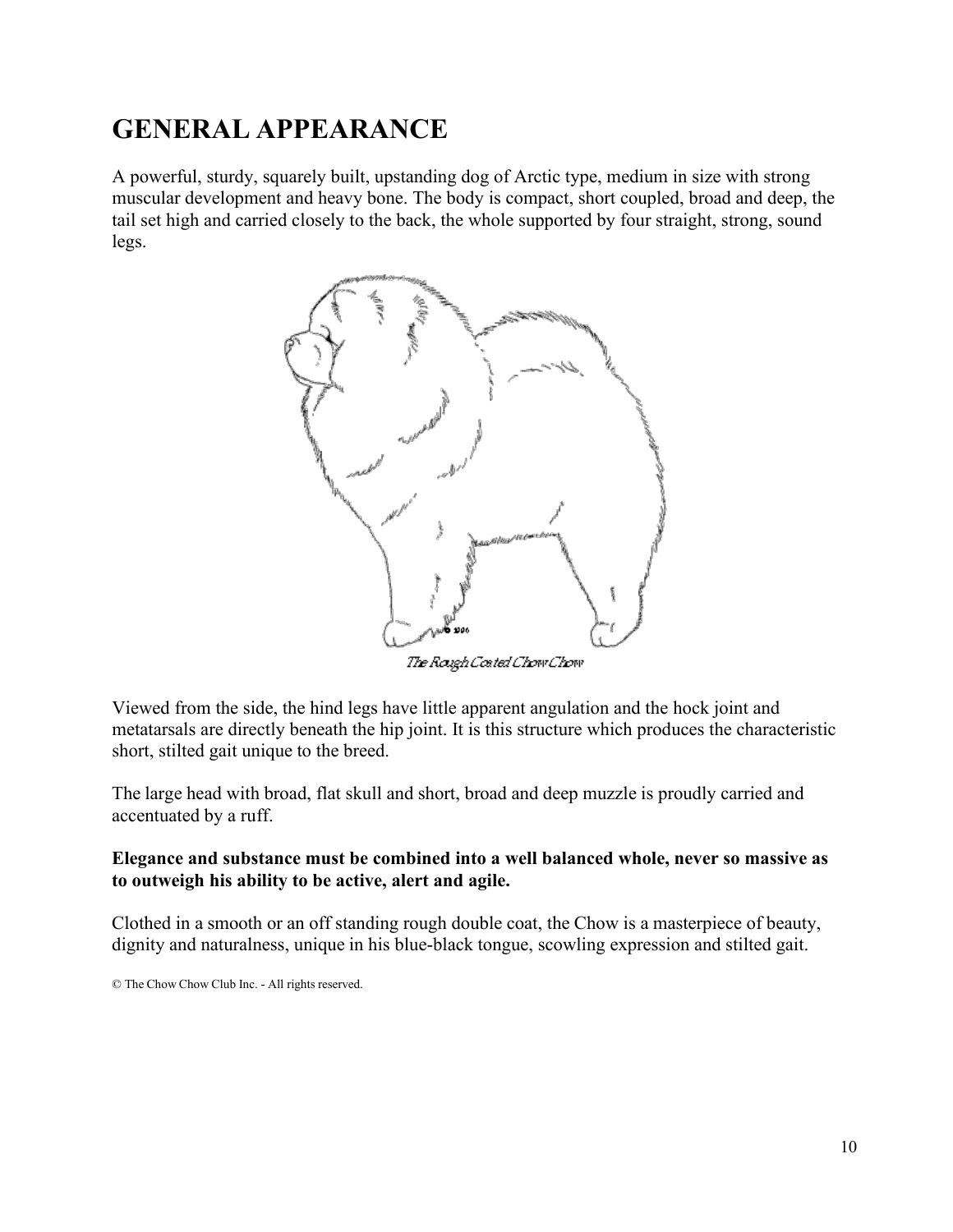# <span id="page-10-0"></span>**SIZE AND PROPORTIONS**

# <span id="page-10-1"></span>**Size**

The average height of adult specimens is 17 to 20 inches at the withers but in every case consideration of *overall proportions and type should take precedence over size* :

# <span id="page-10-2"></span>**Proportions**

Square in profile and close coupled. Distance from forechest to point of buttocks equals height at the highest points of the withers.

# <span id="page-10-3"></span>**Serious Fault:**

Profile other than square.



Distance from tip of elbow to ground is half the height at the withers. Floor of the chest level with tips of elbows.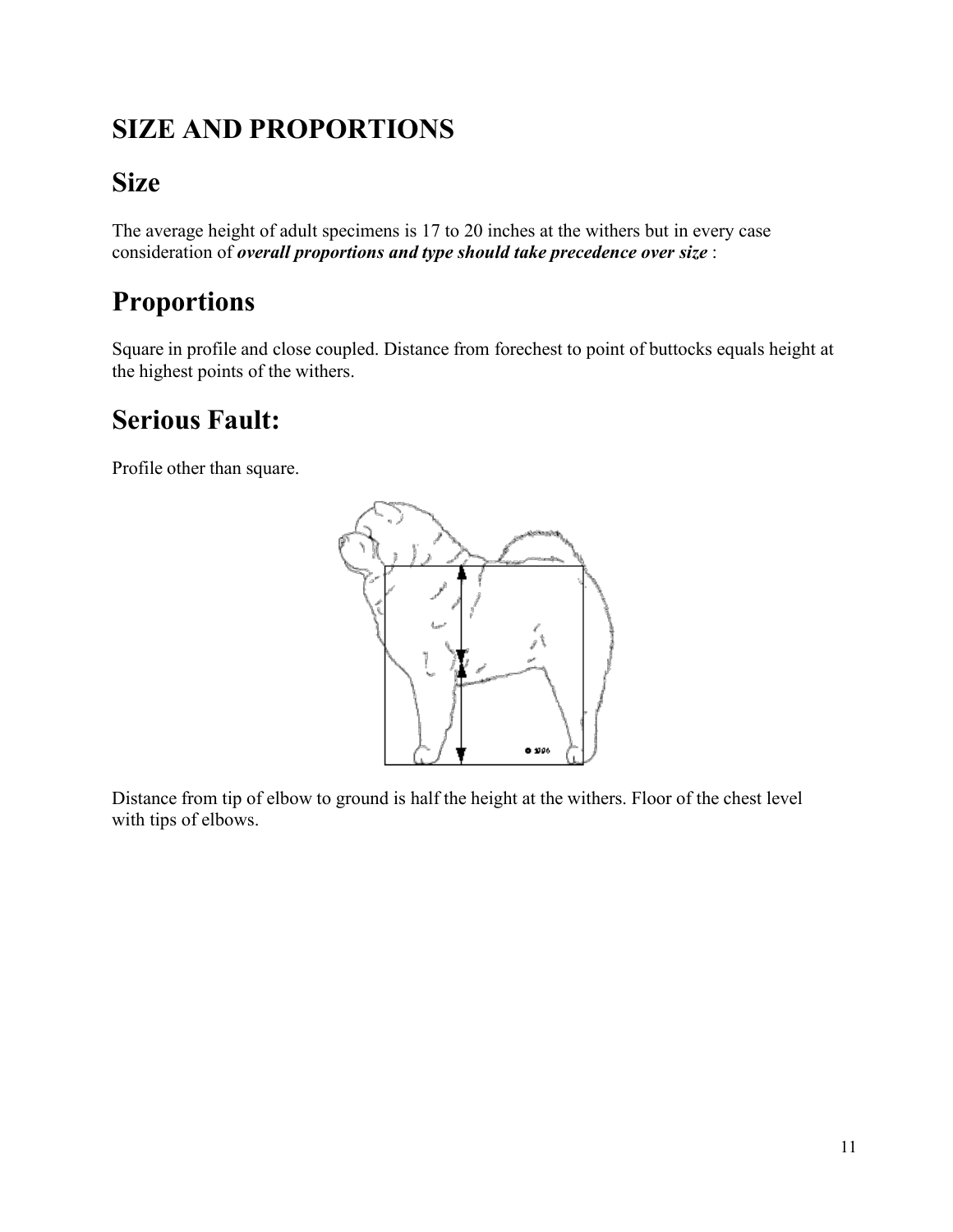

Width viewed from the front and rear is the same and must be broad. It is these proportions that are essential to true Chow type. In judging puppies, no allowance should be made for their failure to conform to these proportions.

### <span id="page-11-0"></span>**Substance**

Medium in size with strong muscular development and heavy bone. Equally objectionable are snipy, fine boned specimens and overdone, ponderous, cloddy specimens.

In comparing specimens of different sex, due allowance must be made in favor of the bitches who may not have as much head or substance as do the males. There is an impression of femininity in bitches as compared to an impression of masculinity in dogs.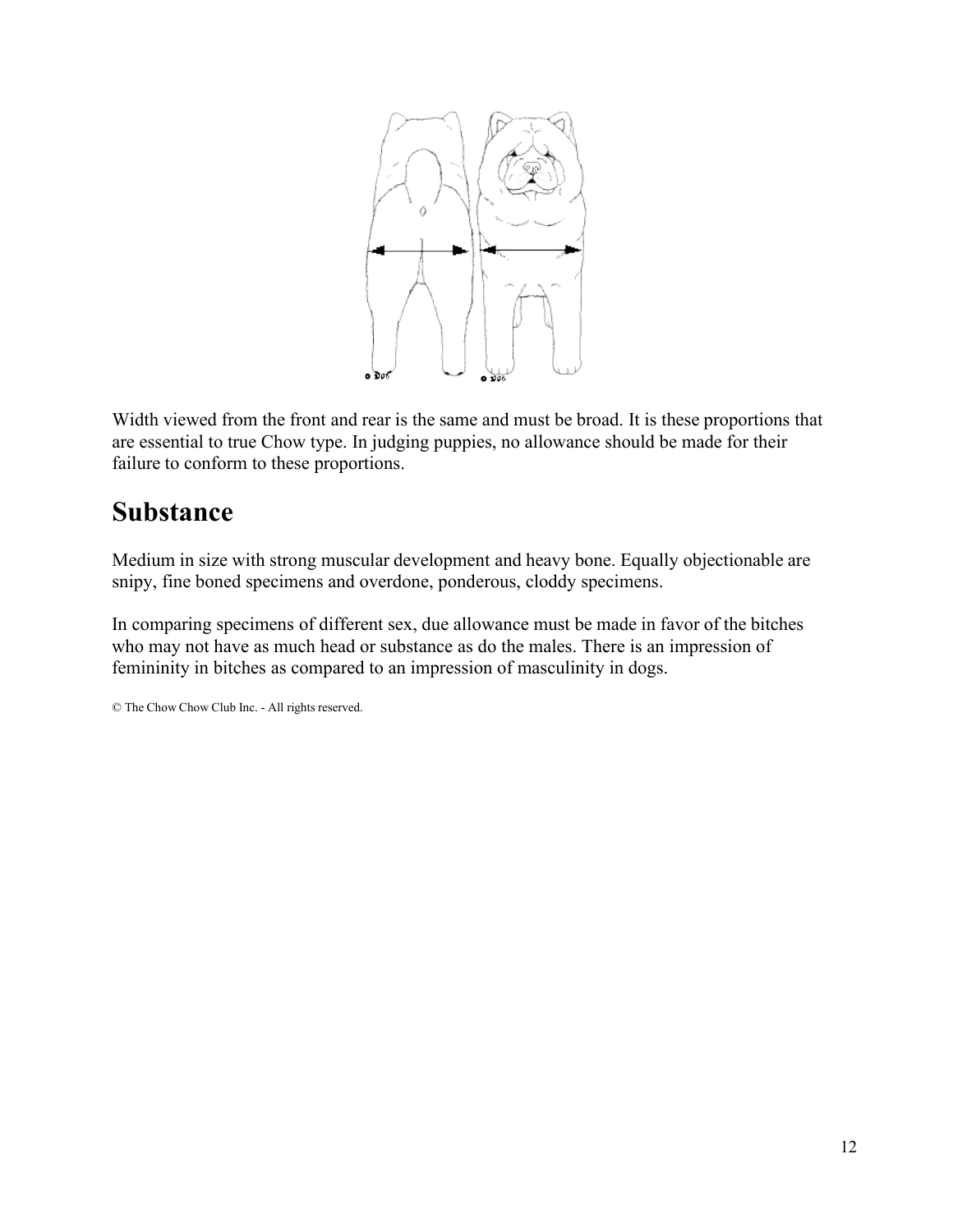### **Illustration Stilted Gait**



*In evaluating the Chow Chow there are two unique features of breed type that separate him from all other breeds:*

<span id="page-12-0"></span>*The Stilted Gait and the solid blue/black tongue.*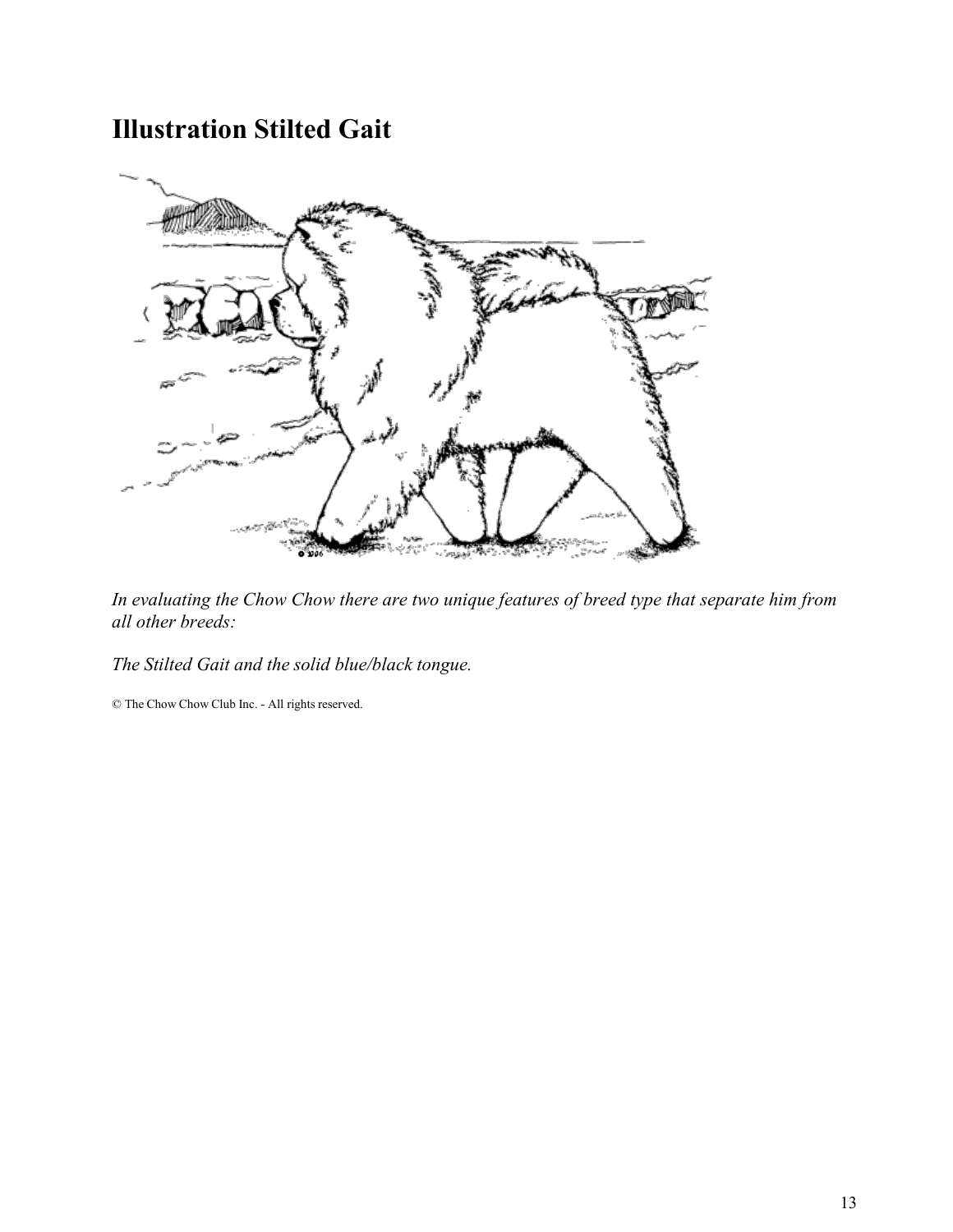### **HEAD**

<span id="page-13-0"></span>**Skull and Stop** - proudly carried, large in proportion to the size of the dog but never so exaggerated as to make the dog seem top heavy or to result in a low carriage. The top skull is broad and flat from side to side and front to back. Coat and loose skin cannot substitute for the correct bone structure. Viewed in profile, the toplines of the muzzle and skull are approximately parallel, joined by a moderate stop. The padding of the brows may make the stop appear steeper than it is.

<span id="page-13-1"></span>**Muzzle** - the muzzle is short in comparison to the length of the top skull but never less than onethird of the head length. The muzzle is broad and well filled out under the eyes, its width and depth are equal and both dimensions should appear to be the same from its base to its tip. This square appearance is achieved by correct bone structure plus padding of the muzzle and full cushioned lips. The muzzle should never be so padded or cushioned as to make it appear other than square in shape. The upper lips completely cover the lower lips when the mouth is closed but should not be pendulous.

<span id="page-13-2"></span>**Nose** -large, broad and black in color with well opened nostrils.

Disqualifying Fault - nose spotted or distinctly other color than black, except in blue Chows which may have a solid blue or slate noses and cream Chows which may have a range of nose colors.

Cream chows may have a range of nose color, from dark black/brown solid pigment, fading to pinkish pigment, with or without darker nose rim pigment at the outer edge, as puppies or adults; all of which are equally correct.

<span id="page-13-3"></span>**Mouth and Tongue** - edges of the lips black, tissues of the mouth mostly black, gums preferably black. A solid black mouth is ideal. The top surface and edges of the tongue a solid blueblack, the darker the better.

Disqualifying Fault - the top surface or edges of the tongue red or pink or with one or more spots of red or pink.

<span id="page-13-4"></span>**Teeth** -strong and even with a scissors bite.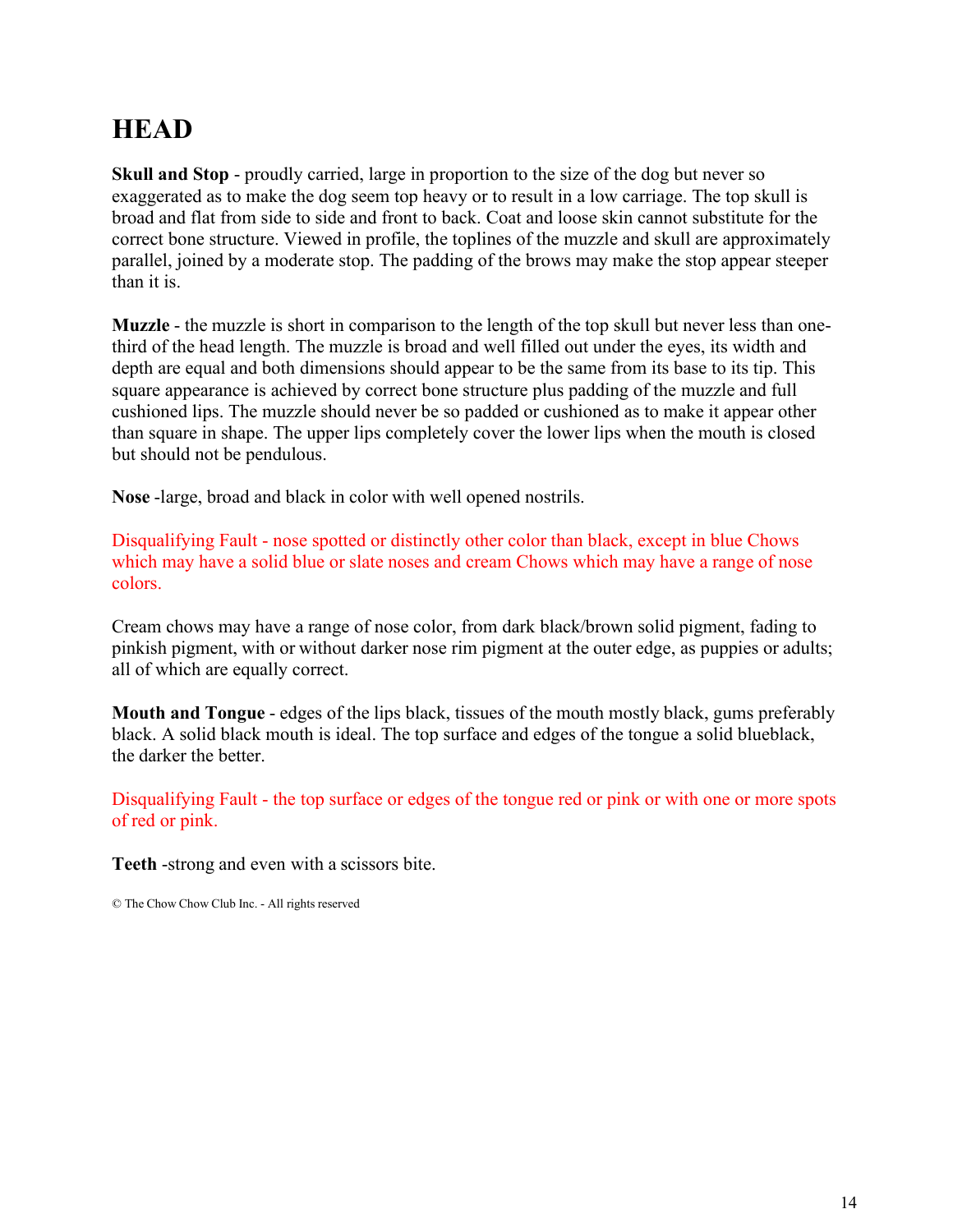# **Illustration, Head and Profile**



<span id="page-14-0"></span>Head Study of a Chow Chow Bitch Thu e le an impression or limining in bitches as<br>compared to an impression of mascultrity in dops.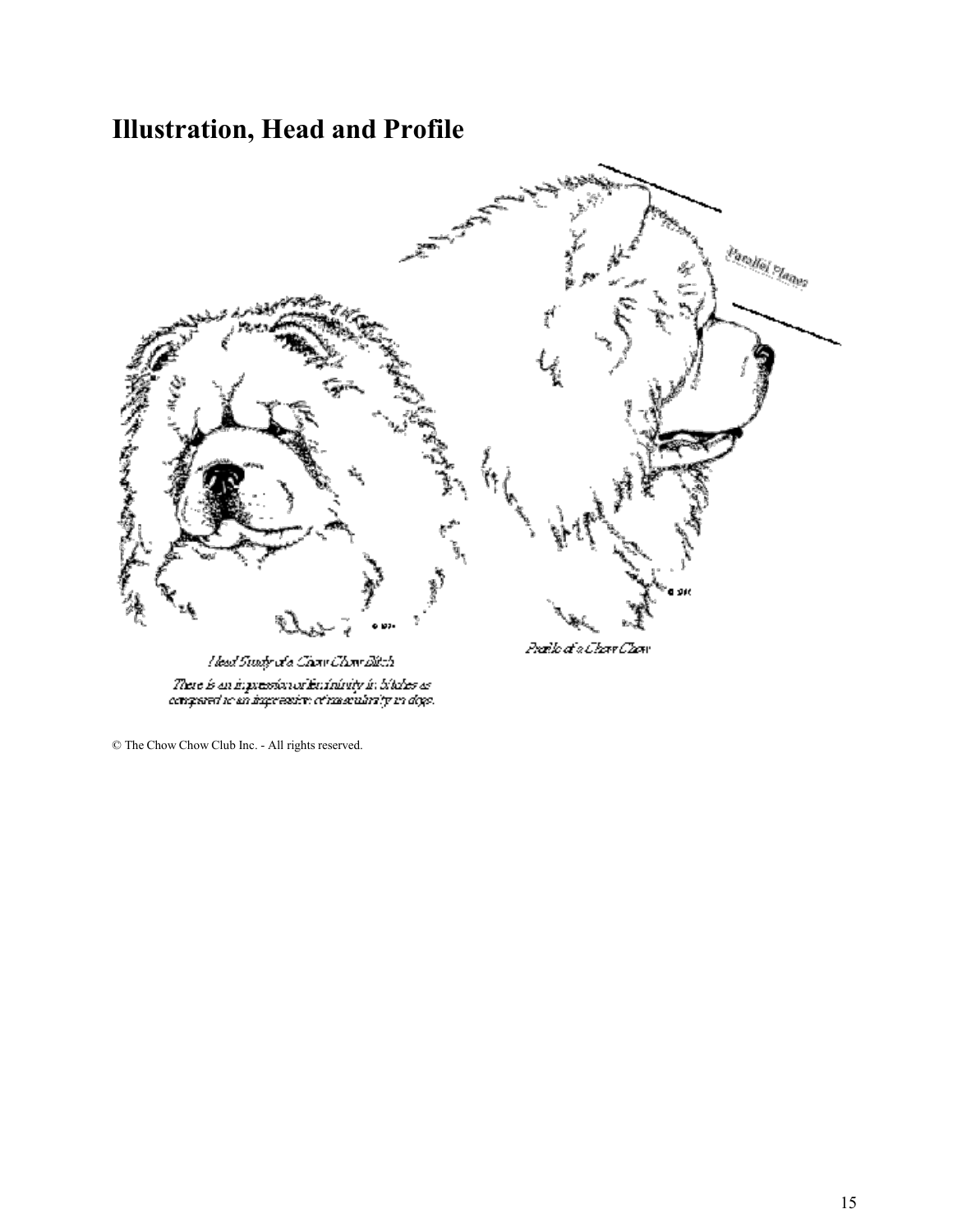### **Illustration, Eyes and Ears**



#### <span id="page-15-0"></span>**Eyes**

Dark brown, deep set and placed wide apart and obliquely, of moderate size, almond in shape. The correct placement and shape should create an Oriental appearance. The eye rims black with lids which neither turn in nor droop and the pupils of the eyes clearly visible.

Serious Faults - Entropion or ectropion, or pupils wholly or partially obscured by loose skin.

#### <span id="page-15-1"></span>**Ears**



Small, moderately thick, triangular in shape with a slight rounding at the tip, carried stiffly erect but with a slight forward tilt. Placed wide apart with the inner corner on top of the skull. An ear which flops as the dog moves is very undesirable.

Disqualifying Fault - Drop ear or ears. A drop ear is one which breaks at any point from its base to its tip or which is not carried stiffly erect but lies parallel to the top of the skull.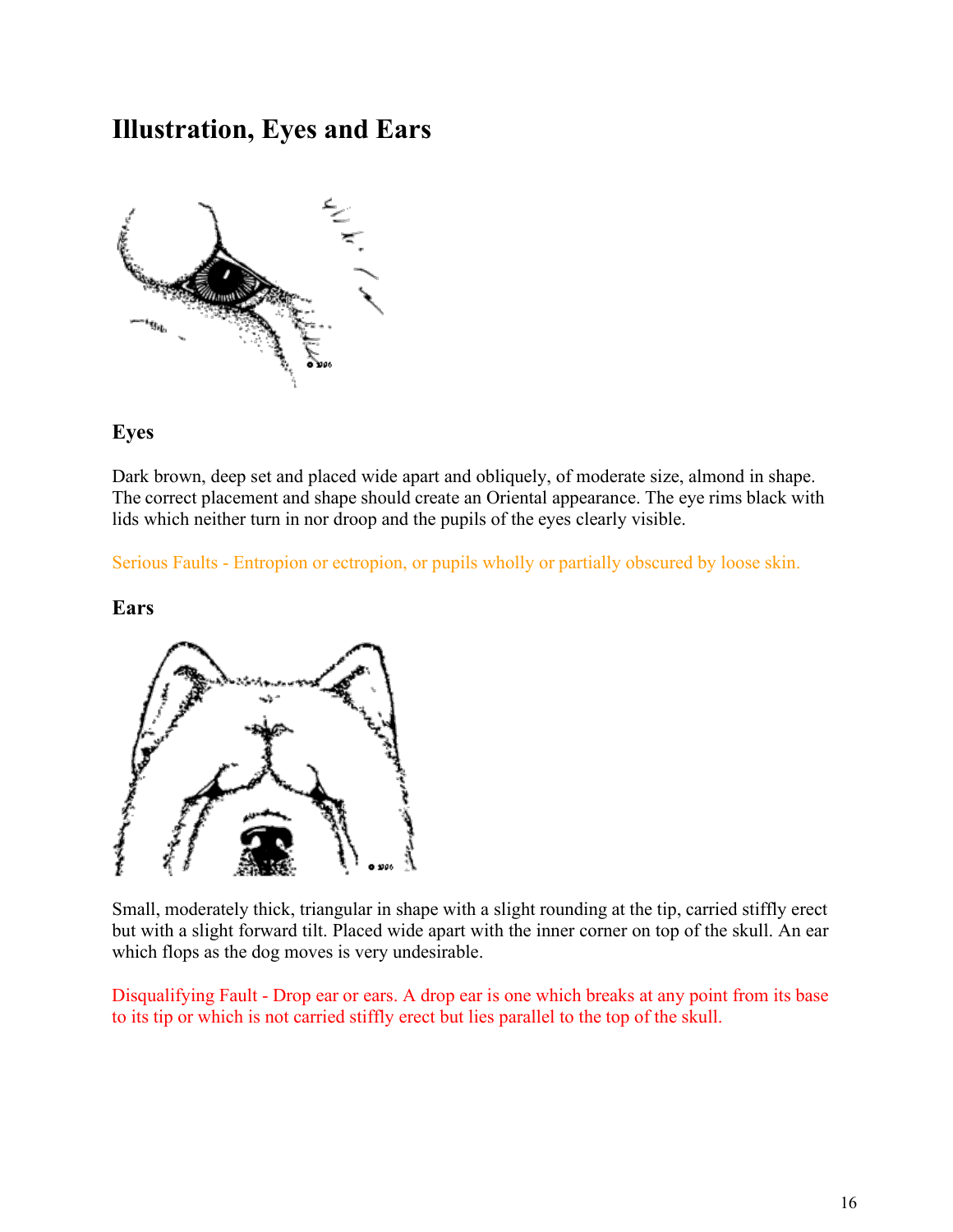#### <span id="page-16-0"></span>**Expression**

Essentially scowling, dignified, lordly, discerning, sober and snobbish, one of independence.



Head Study at a Rough Chow Chow Dog

The scowl is achieved:

\* by a marked brow with a padded button of skin just above the inner, upper corner of each eye;

\* by sufficient play of skin to form frowning brows and a distinct furrow between the eyes beginning at the base of the muzzle and extending up the forehead;

\* by the correct eye shape and placement, and

\* by the correct ear shape, carriage and placement.

Excessive loose skin is not desirable. Wrinkles on the muzzle do not contribute to expression and are not required.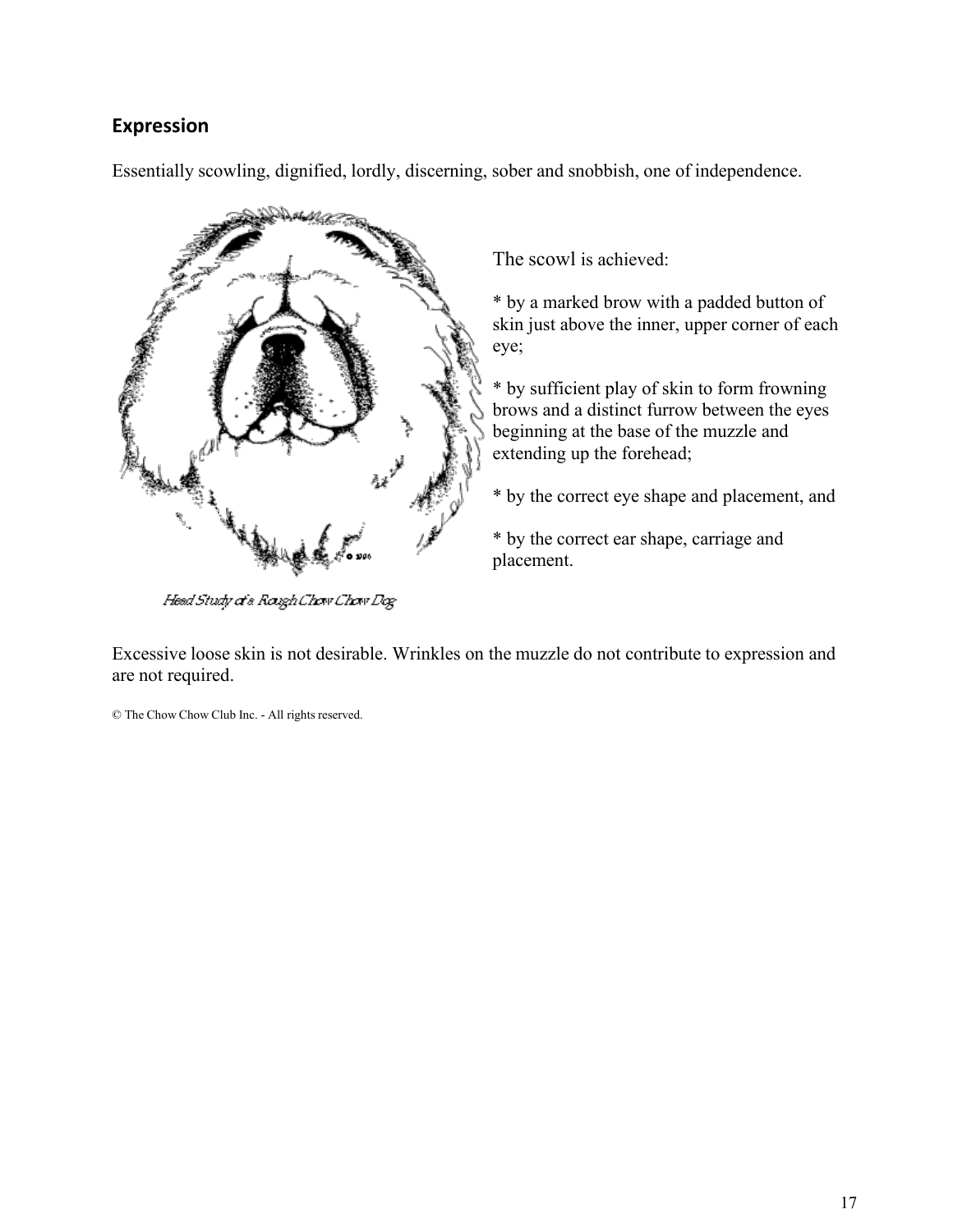# **Chow Illustration**

<span id="page-17-0"></span>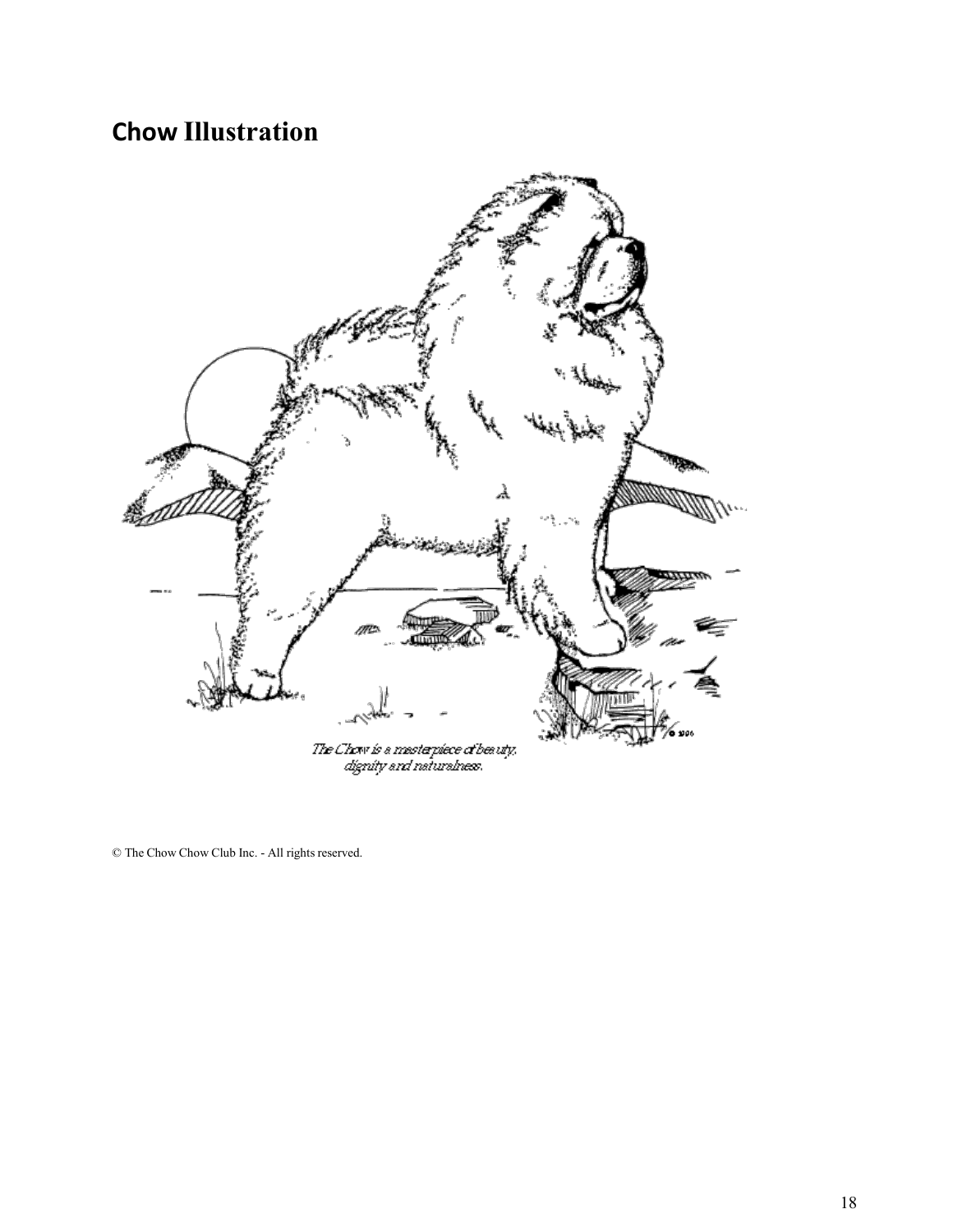# **NECK AND BODY**

# <span id="page-18-0"></span>**Neck**

Strong, full, well muscled, nicely arched and of sufficient length to carry the head proudly above the topline when standing at attention.

# <span id="page-18-1"></span>**Body**

Short, compact, close coupled, strongly muscled, broad, deep and well let down in the flank.

# <span id="page-18-2"></span>**Topline**

Straight, strong and level from the withers to the root of the tail.



*The correct chest and topline. Note again the equal, balanced proportions.*

# <span id="page-18-3"></span>**Chest**

Broad, deep and muscular, never narrow or slab-sided. The ribs close together and well sprung, not barrel. The spring of the front ribs is somewhat narrowed at their lower ends to permit the shoulder and upper arm to fit smoothly against the chest wall. The floor of the chest is broad and deep extending down to the tips of the elbows. The point of sternum slightly in front of the shoulder points.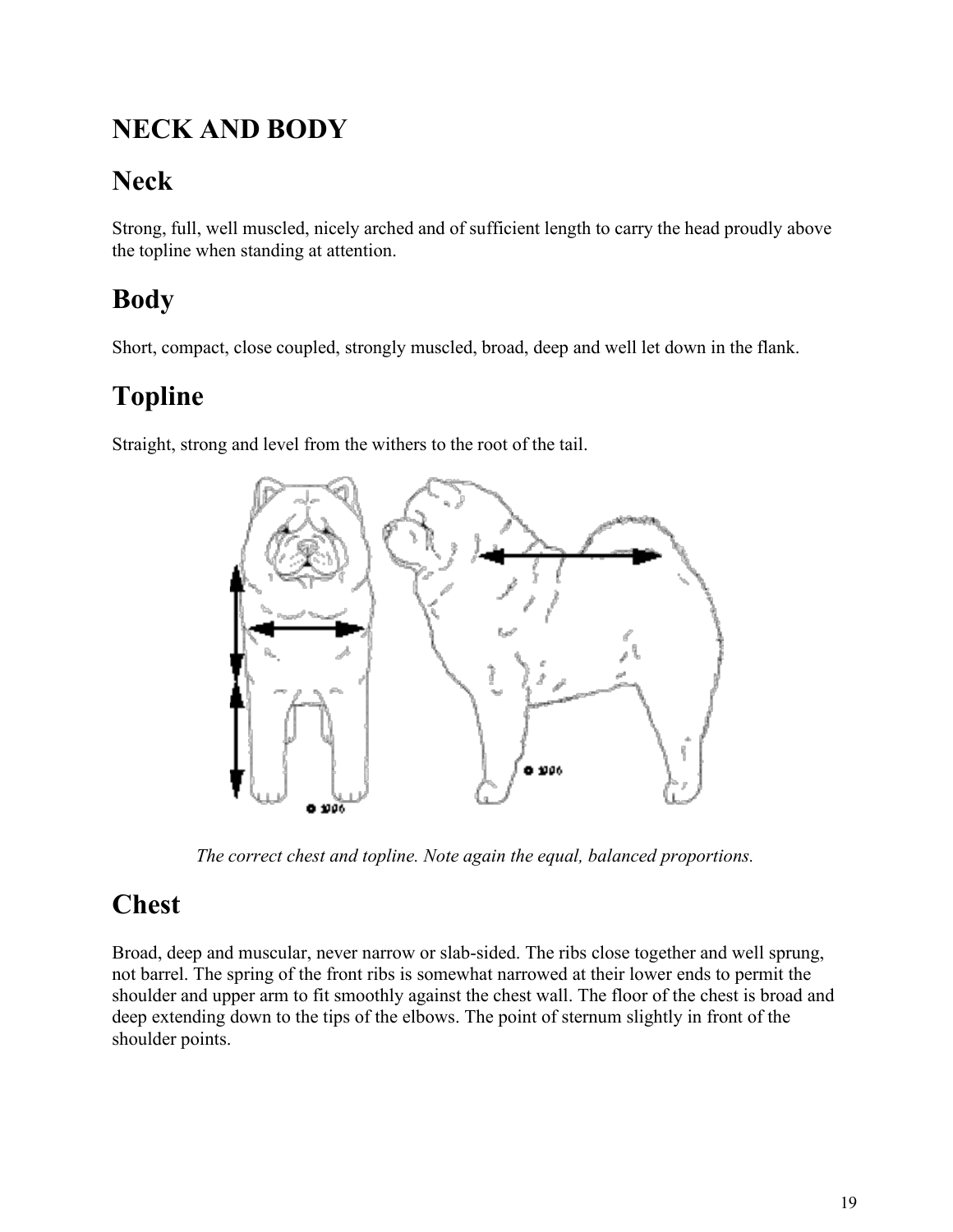# **Serious Faults**

<span id="page-19-0"></span>Labored or abdominal breathing (not to include normal panting), narrow or slab-sided chest.

# <span id="page-19-1"></span>**Loin**

Well muscled, strong, short, broad and deep.

# <span id="page-19-2"></span>**Croup**

Short and broad with powerful rump and thigh muscles giving a level croup. The body, back, coupling and croup must all be short to give the required square build.

# <span id="page-19-3"></span>**Tail**

Well feathered, set high and carried closely to the back at all times, following the line of the spine at the start.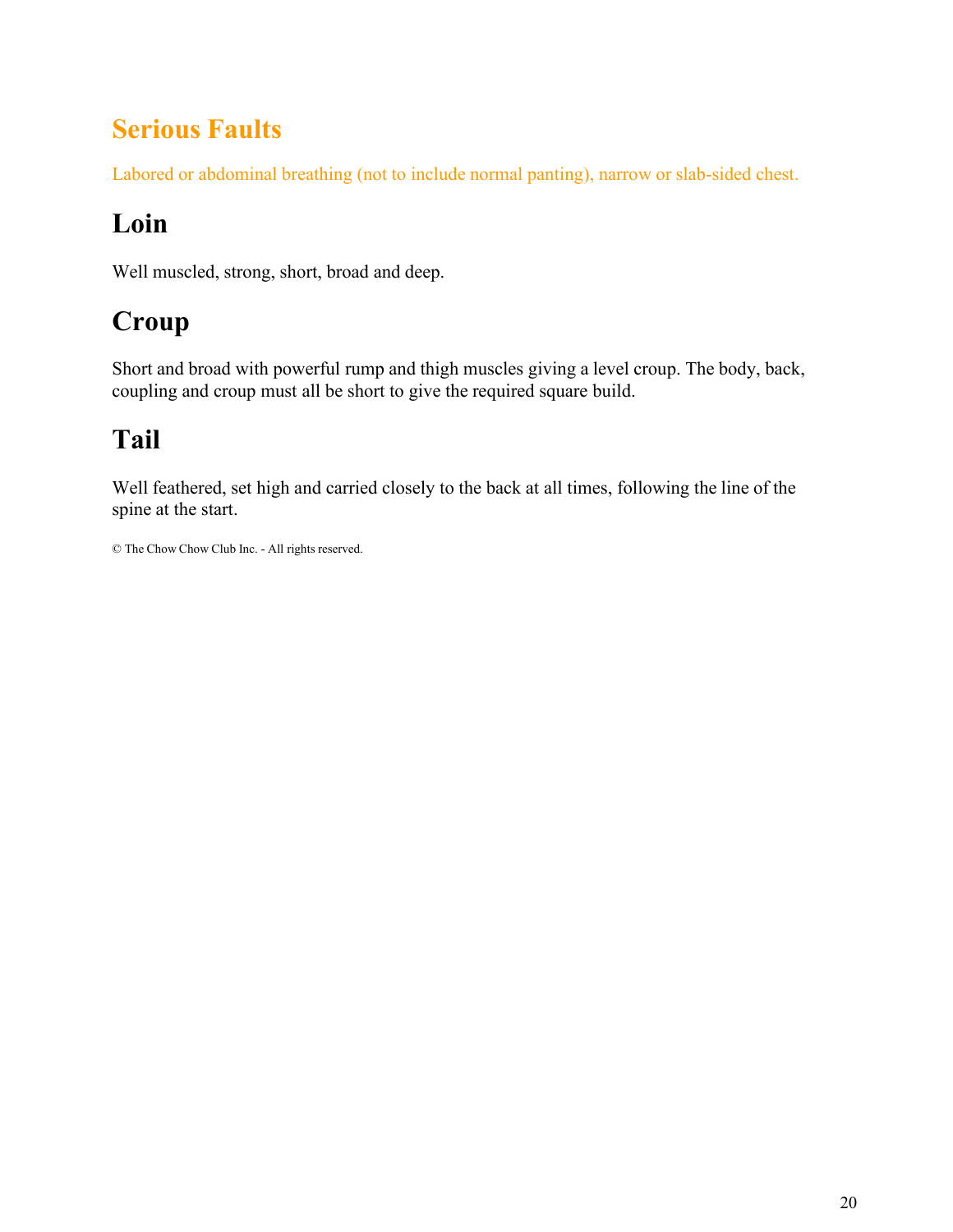### **FOREQUARTERS**



#### <span id="page-20-0"></span>**Shoulders**

Shoulders are strong, well-muscled the tips of the shoulder blades moderately close together; the spine of the shoulder forms an angle of approximately 55 degrees with the horizontal and forms an angle with the upper arm of approximately 110 degrees resulting in less reach of the forelegs. Length of upper arm never less than length of shoulder blade. Elbow joints set well back alongside the chest wall, elbows turning neither in nor out.

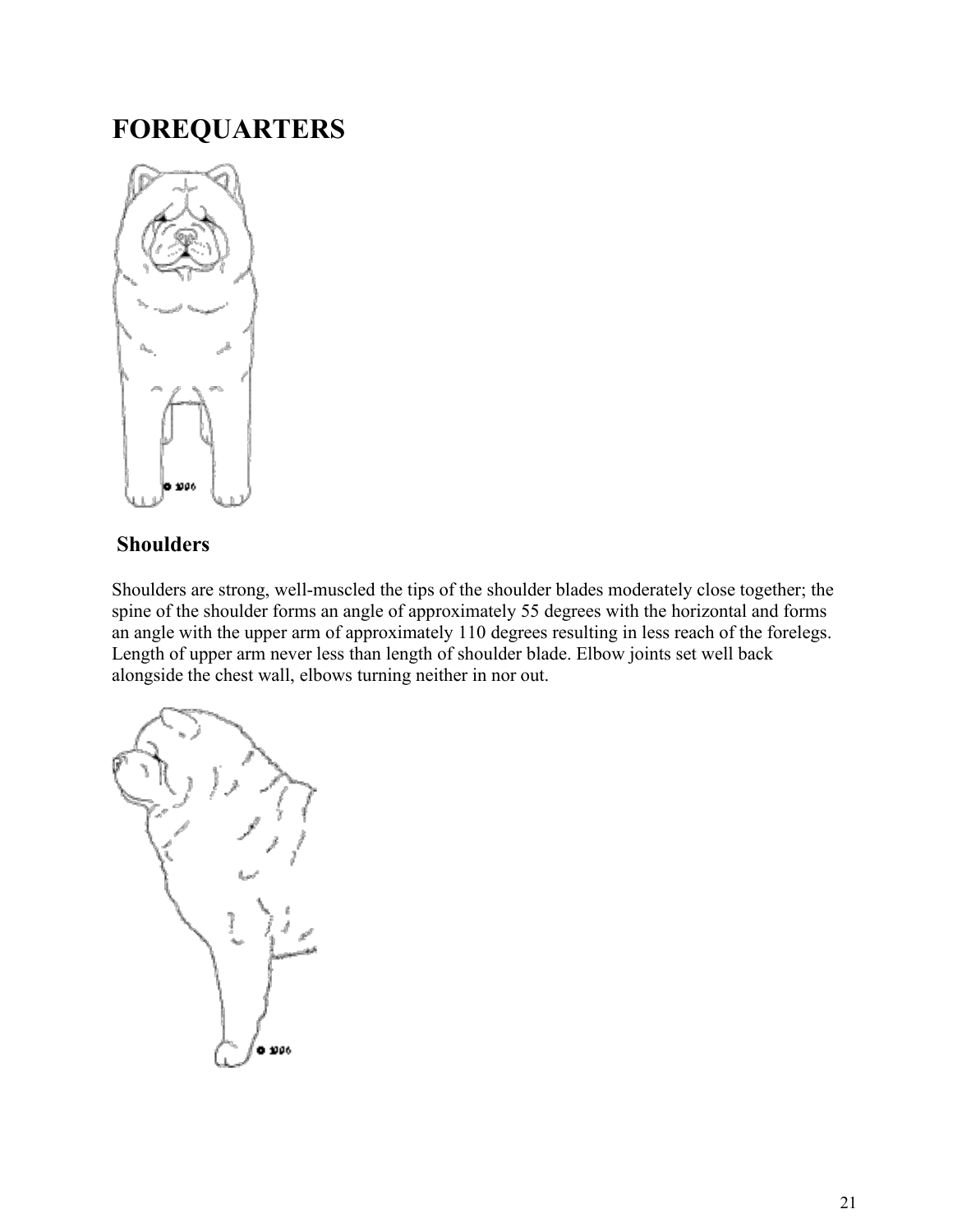#### <span id="page-21-0"></span>**Forelegs**

Forelegs are perfectly straight from elbow to foot with heavy bone which must be in proportion to the rest of the dog. **Viewed from the front, the forelegs are parallel and widely spaced commensurate with the broad chest.**

#### <span id="page-21-1"></span>**Pasterns**

Pasterns are short and upright. Wrists shall not knuckle over.



Chow's cat-tool

#### <span id="page-21-2"></span>**Feet**

Feet are round, compact, cat-like, standing well up on the thick toe pads. The dewclaws may be removed.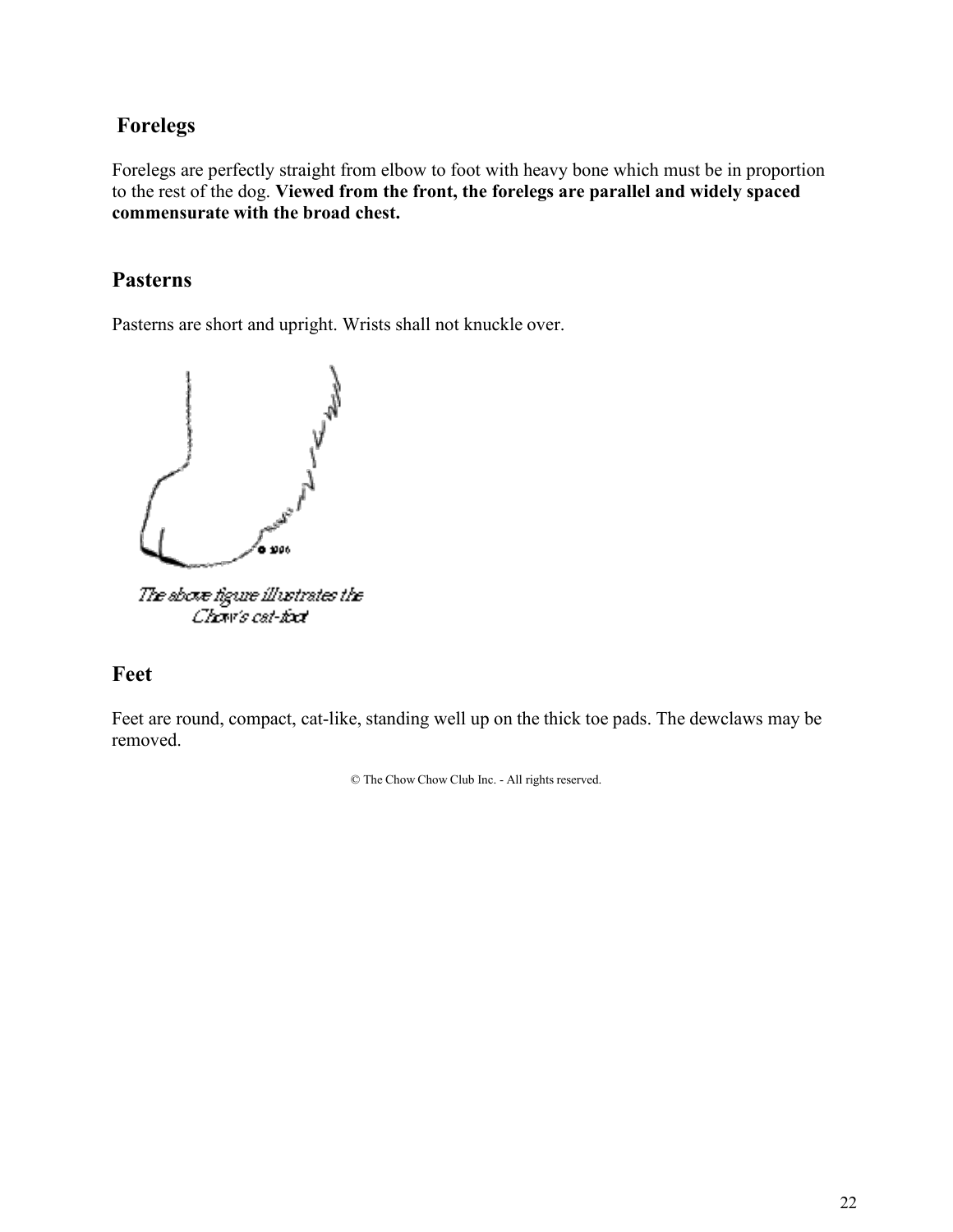### **HINDQUARTERS**



### <span id="page-22-0"></span>**Rear Assembly**

The rear assembly is broad, powerful, and well muscled in the hips and thighs, heavy in bone with rear and front bone approximately equal. Viewed from the rear, the legs are straight, parallel and widely spaced commensurate with the broad pelvis.

### <span id="page-22-1"></span>**Stifle Joint**

The stifle joint shows little angulation, is well knit and stable, points straight forward and the bones of the joint should be clean and sharp.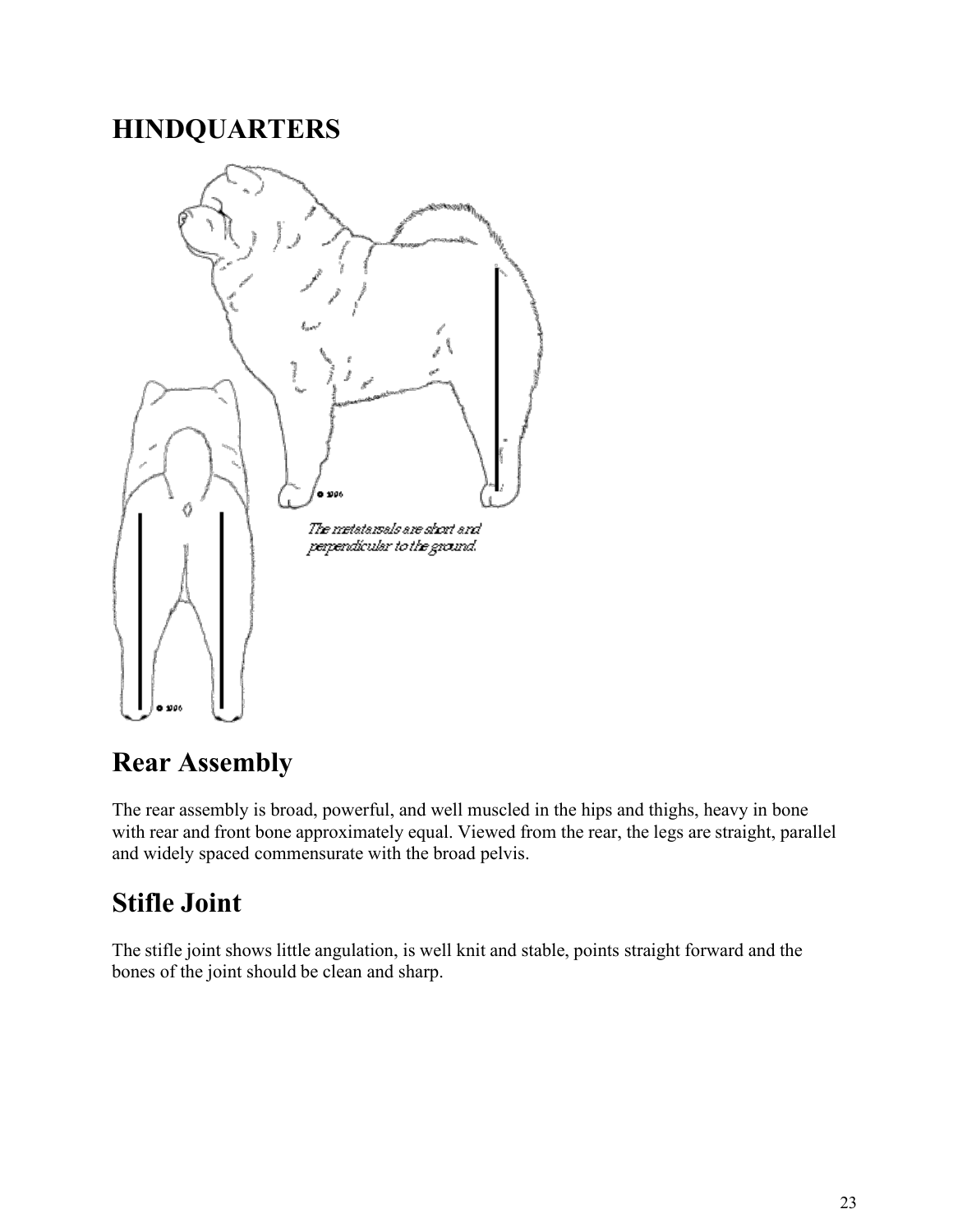### **Hock Joint**

<span id="page-23-0"></span>The hock joint is well let down and appears almost straight. The hock joint must be strong, well knit and firm, never bowing or breaking forward or to either side. The hock joint and metatarsals lie in a straight line below the hip joint.

# <span id="page-23-1"></span>**Serious Faults**

Unsound stifle or hock joints.

### <span id="page-23-2"></span>**Metatarsals**

Short and perpendicular to the ground.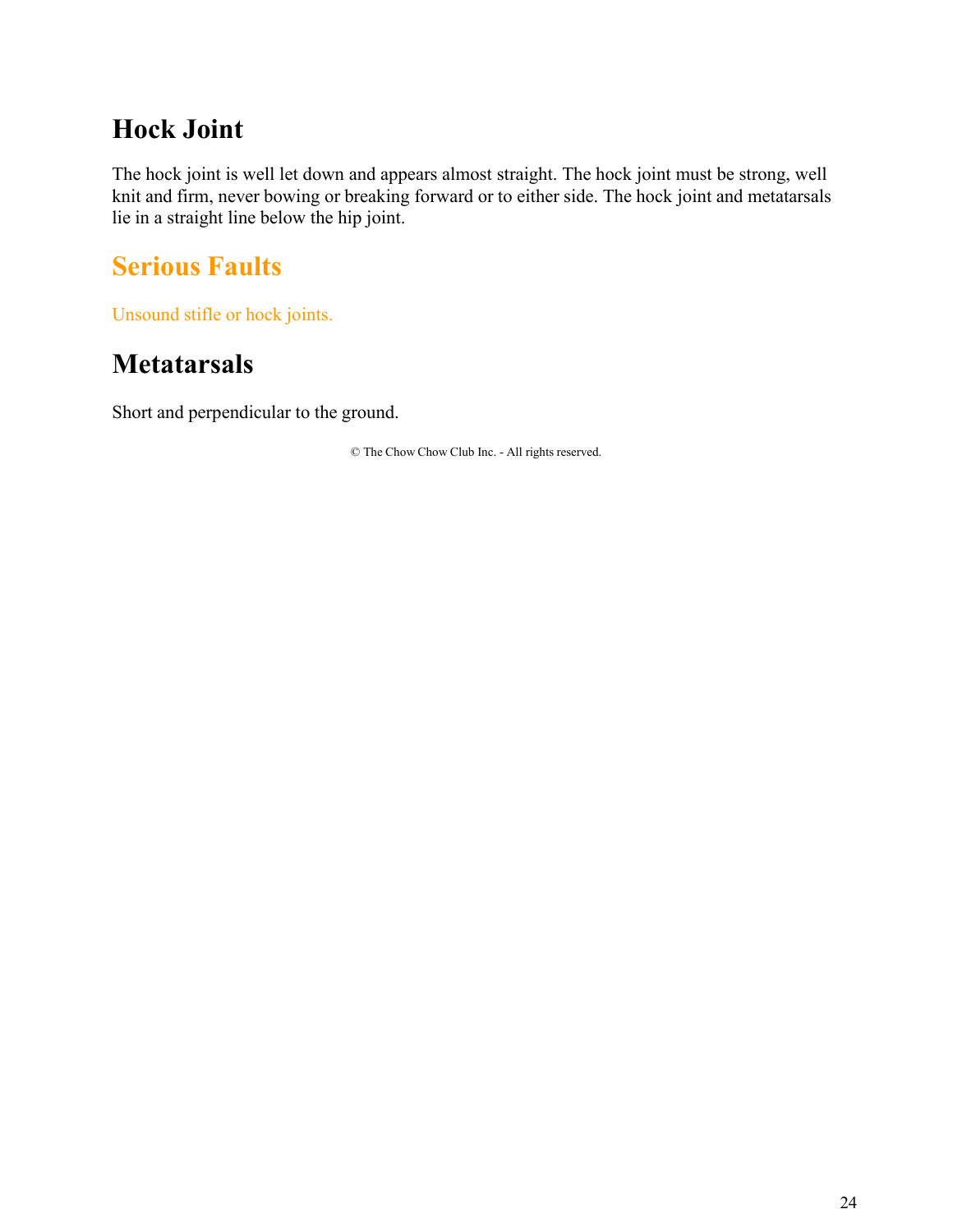# **COAT**

<span id="page-24-0"></span>There are two types of coat: rough and smooth. Both are double coated.

# <span id="page-24-1"></span>**Rough**

In the rough coat, the outer coat is abundant, dense, straight and off standing, rather coarse in texture; the undercoat soft, thick and woolly.

Puppy coat soft, thick and woolly overall.

The coat forms a profuse ruff around the head and neck, framing the head. The coat and ruff generally longer in dogs than in bitches. The coat length varies markedly on different Chows and thickness, texture and condition should be given greater emphasis than length.

Obvious trimming or shaping is undesirable. Trimming of the whiskers, feet and metatarsals optional.

### <span id="page-24-2"></span>**Smooth**

The smooth coated Chow is judged by the same standard as the rough coated Chow except that references to the quantity and distribution of the outer coat are not applicable to the smooth coated Chow, which has a hard, dense, smooth outer coat with a definite undercoat. There should be no obvious ruff or feathering on the legs or tail.

# <span id="page-24-3"></span>**COLOR**

Clear colored, solid or solid with lighter shadings in the ruff, tail and featherings.

There are five colors in the Chow:

\*Red (light golden to deep mahogany),

\*Black,

\*Blue,

\*Cinnamon (light fawn to deep cinnamon), and

\*Cream.

Acceptable colors to be judged on an equal basis.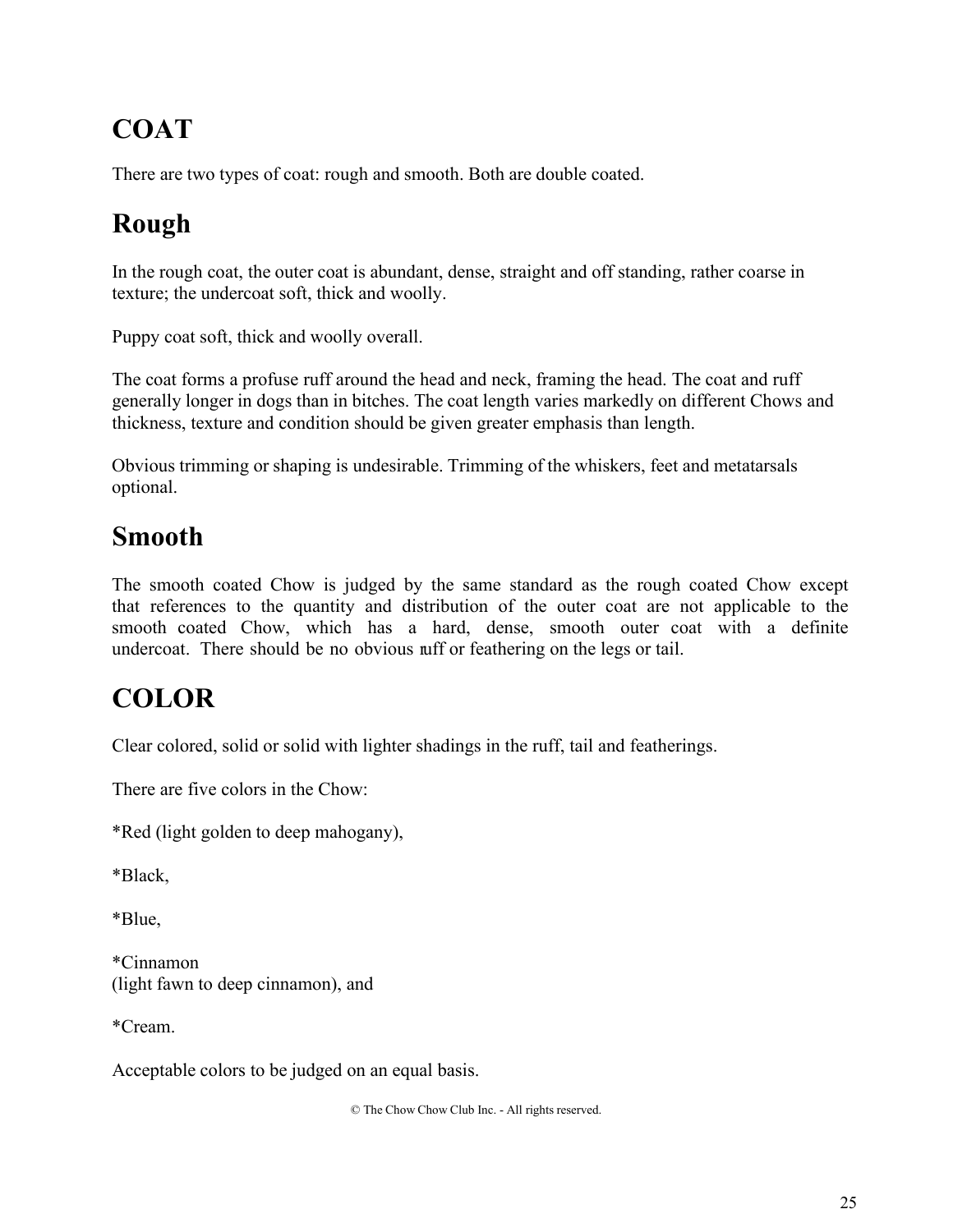### **Illustration, Overlay Rough and Smooth**



<span id="page-25-0"></span>*The illustrations in this standard demonstrate that coat is the only specified difference between the rough and smooth coated varieties. The above illustration is an overlay of the figures first shown on pages 3 and 4.*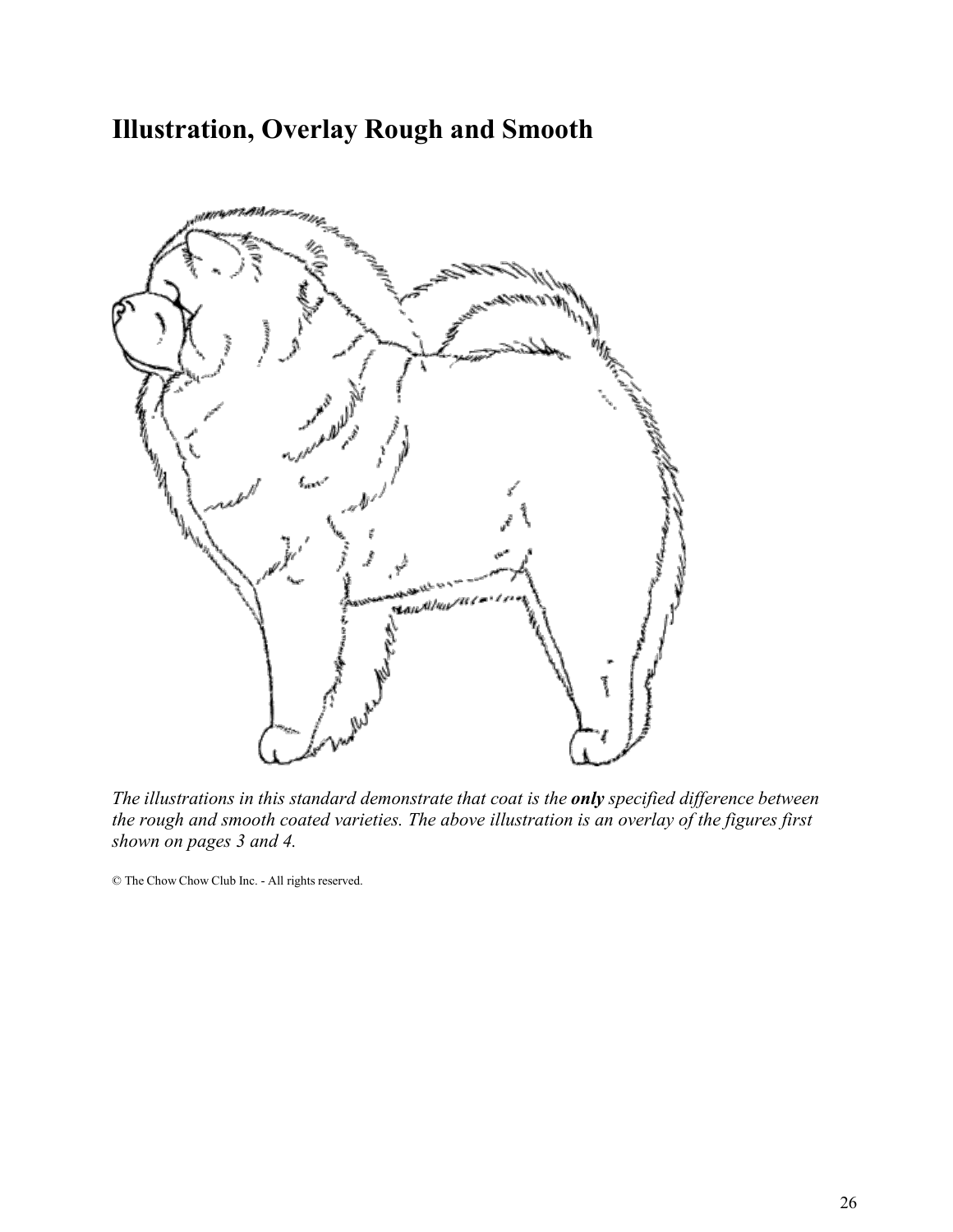# **GAIT**

<span id="page-26-0"></span>**Proper movement is the crucial test of proper conformation and soundness. It must be sound, straight moving, agile, brief, quick and powerful, never lumbering.**

# <span id="page-26-1"></span>**Rear Gait**

In spite of this unique gait, the Chow Chow can move rapidly and should have excellent endurance.



The rear gait short and stilted because of the straighter rear assembly. **It is from the side that the unique stilted action is most easily assessed.**

The rear leg moves up and forward from the hip in a *straight, stilted pendulum-like line* with a slight bounce in the rump, the legs extend neither far forward nor far backward.

The hind foot has a strong thrust which transfers power to the body in an almost straight line due to the minimal rear leg angulation. To transmit this power efficiently to the front assembly. the coupling must be short and there should be no roll through the midsection.

Viewed from the rear, the line of bone from hip joint to pad remains straight as the dog moves.



As the speed increases the hindlegs incline slightly inward.

The stifle joints must point in the line of travel, not outward resulting in a bowlegged appearance nor hitching in under the dog.

© The Chow Chow Club Inc. - All rights reserved.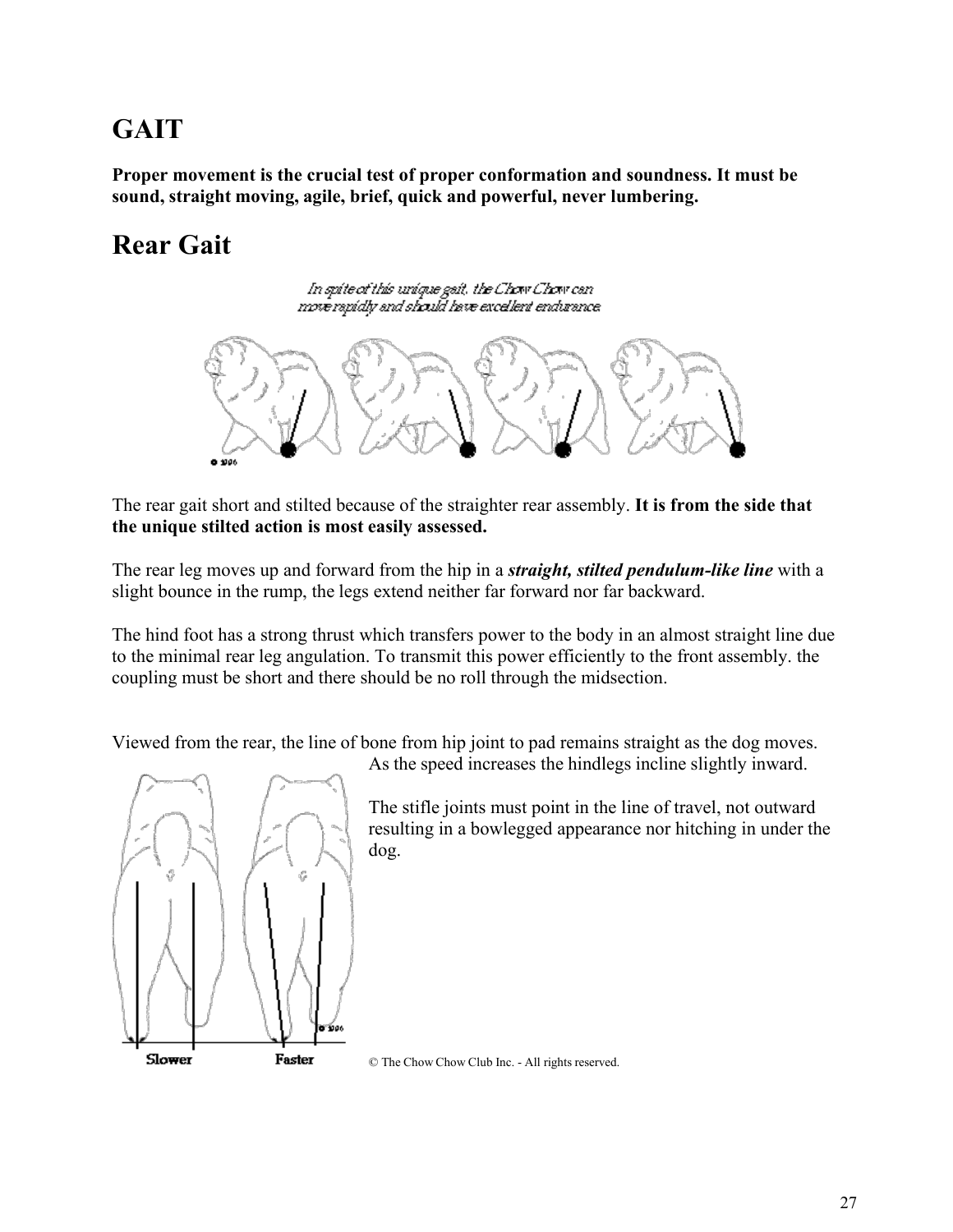### **GAIT**

<span id="page-27-0"></span>**Proper movement is the crucial test of proper conformation and soundness. It must be sound, straight moving, agile, brief, quick and powerful, never lumbering.**



Slower Standing still and at a slow gait the line of bone is spproximately parallel.

Faster

As the Chow picks up speed the line of bone ínclínes ínvend.

### <span id="page-27-1"></span>**Front Gait**

Viewed from the front, the line of bone from shoulder joint to pad remains straight as the dog moves. As the speed increases, the forelegs do not move in exact parallel planes, rather, incline slightly inward. **The front legs must not swing out in semicircles nor mince or show any evidence of hackney action.**

The front and rear assemblies must be in dynamic equilibrium. Somewhat lacking in speed, the Chow has excellent endurance because the sound, straight rear leg provides direct, usable power efficiently.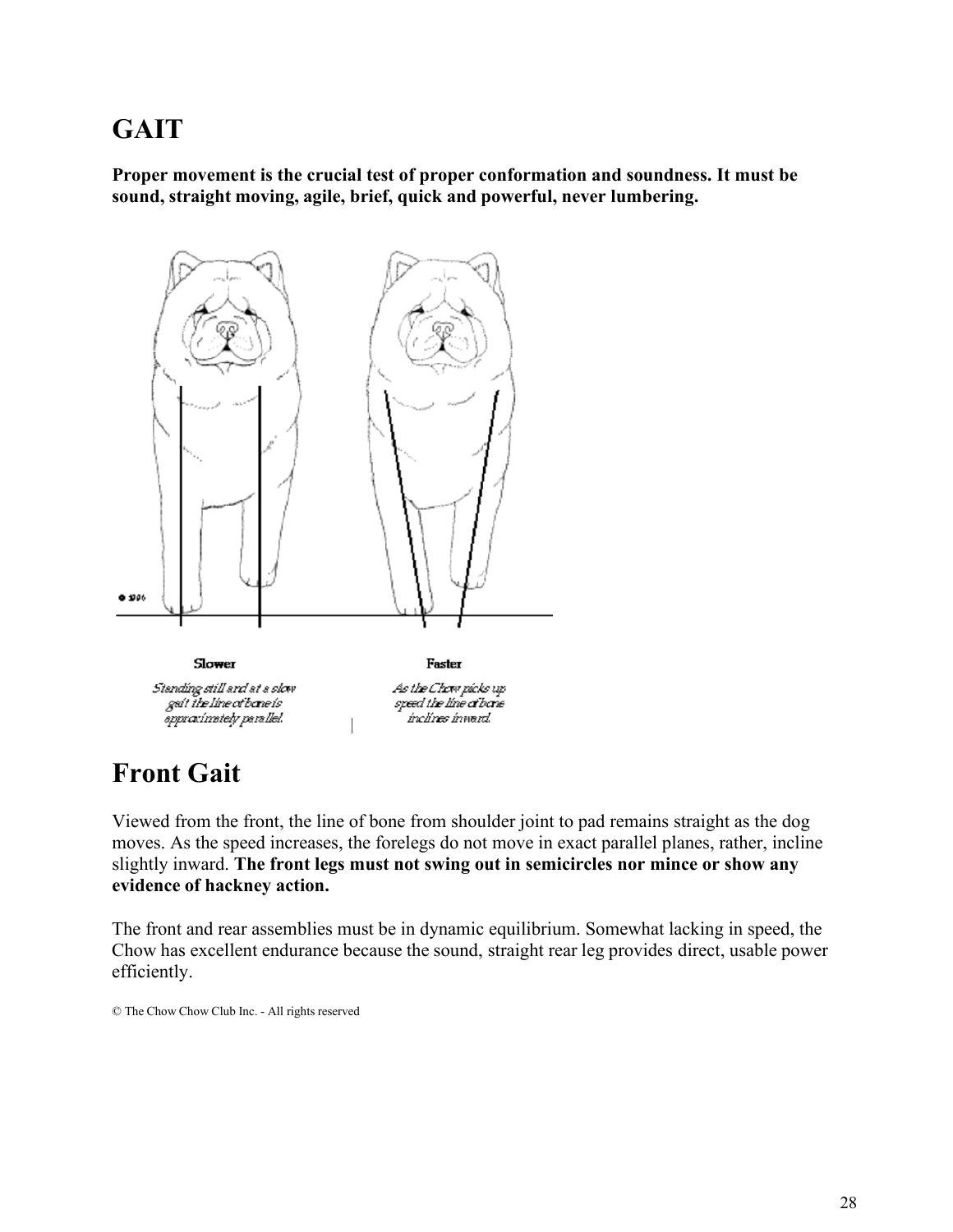### **TEMPERAMENT**

<span id="page-28-0"></span>Keen intelligence, an independent spirit and innate dignity give the Chow an aura of aloofness. It is a Chow's nature to be reserved and discerning with strangers.



Displays of aggression or timidity are unacceptable. Because of its deep set eyes **the Chow has limited peripheral vision and is best approached within the scope of that vision.**



*Always approach the Chow directly from the front, never from the side or rear, with the first contact being under the chin, not over the top of the head.*

### <span id="page-28-1"></span>**PRESENTATION**

*The Chow Chow is a natural breed, best presented in natural coat, without excess trimming or shaping.*

*The Chow Chow's gait is best evaluated when presented on a loose lead, allowing the dog to freely exhibit his natural stilted gait.*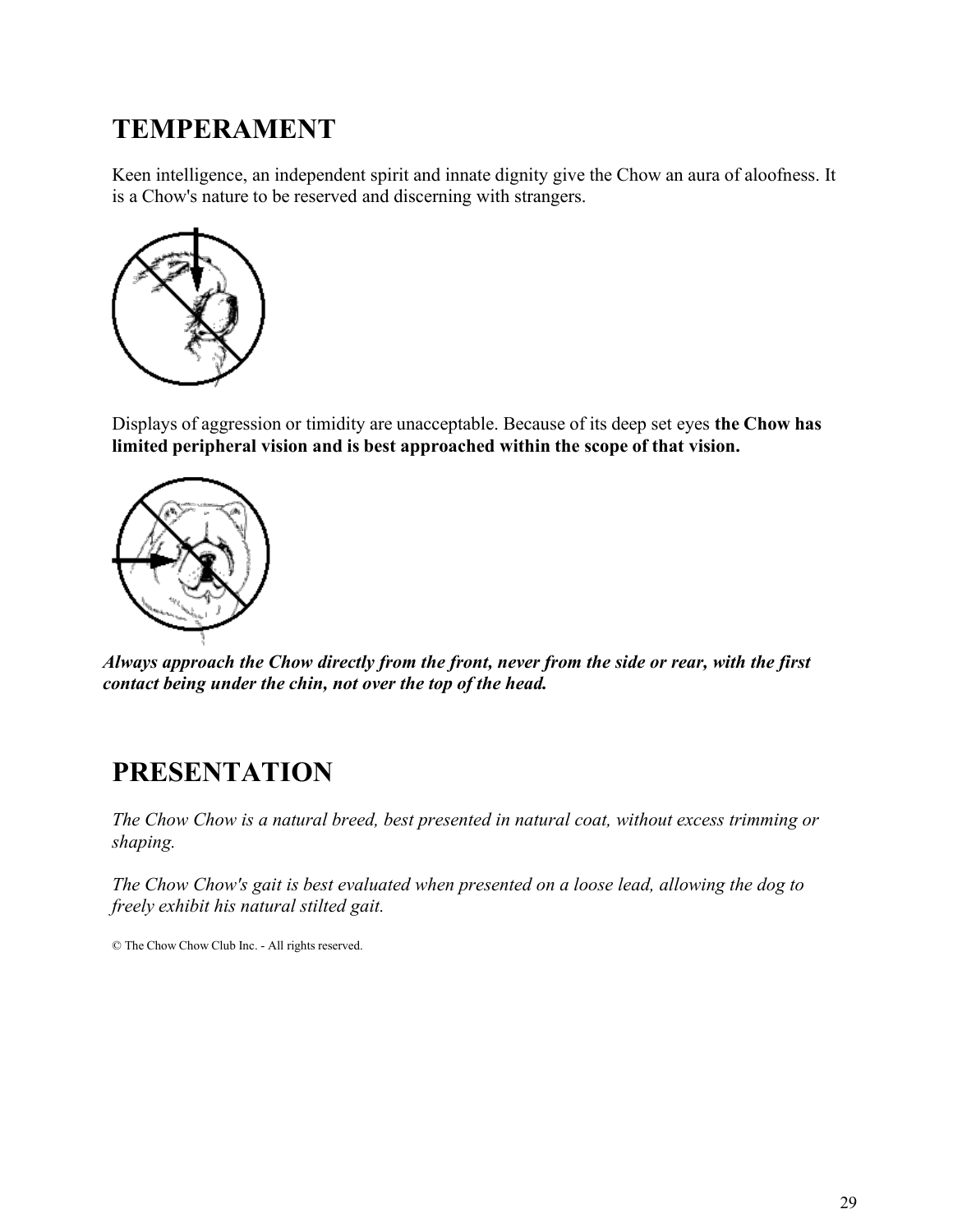# **SUMMARY**

<span id="page-29-0"></span>Faults shall be penalized in proportion to their deviation from the standard. In judging the Chow, the overall picture is of primary consideration.

Exaggeration of any characteristic at the expense of balance or soundness shall be severely penalized.

Equally objectionable are snipey, fine boned specimens and overdone, ponderous, cloddy specimens.

In comparing specimens of different sex, due allowance must be made in favor of the bitches who may not have as much head or substance as do the males. There is an impression of femininity in bitches as compared to an impression of masculinity in dogs.

Type should include general appearance, temperament, the harmony of all parts, and soundness especially as seen when the dog is in motion.

There should be proper emphasis on movement which is the final test of the Chow's conformation, balance and soundness.

# <span id="page-29-1"></span>**Disqualifications**



- Nose spotted or distinctly other color than black except in blue Chows which may have solid blue or slate nose, and cream Chows which may have a nose with a range of color. Eff. 7/29/2020
- The top surface or edges of the tongue red or pink or with one or more spots of red or pink.
- Drop ear or ears. A drop ear is one which breaks at any point from its base to its tip or which is not carried

stiffly erect but lies parallel to the top of the skull.

# <span id="page-29-2"></span>**Serious Faults**

- *Profile other than square.*
- *Entropion or ectropion, or pupils wholly or partially obscured by loose skin.*
- *Labored or abdominal breathing (not to include normal panting), narrow or slab-sided chest.*
- *Unsound Stifle or Hock Joint*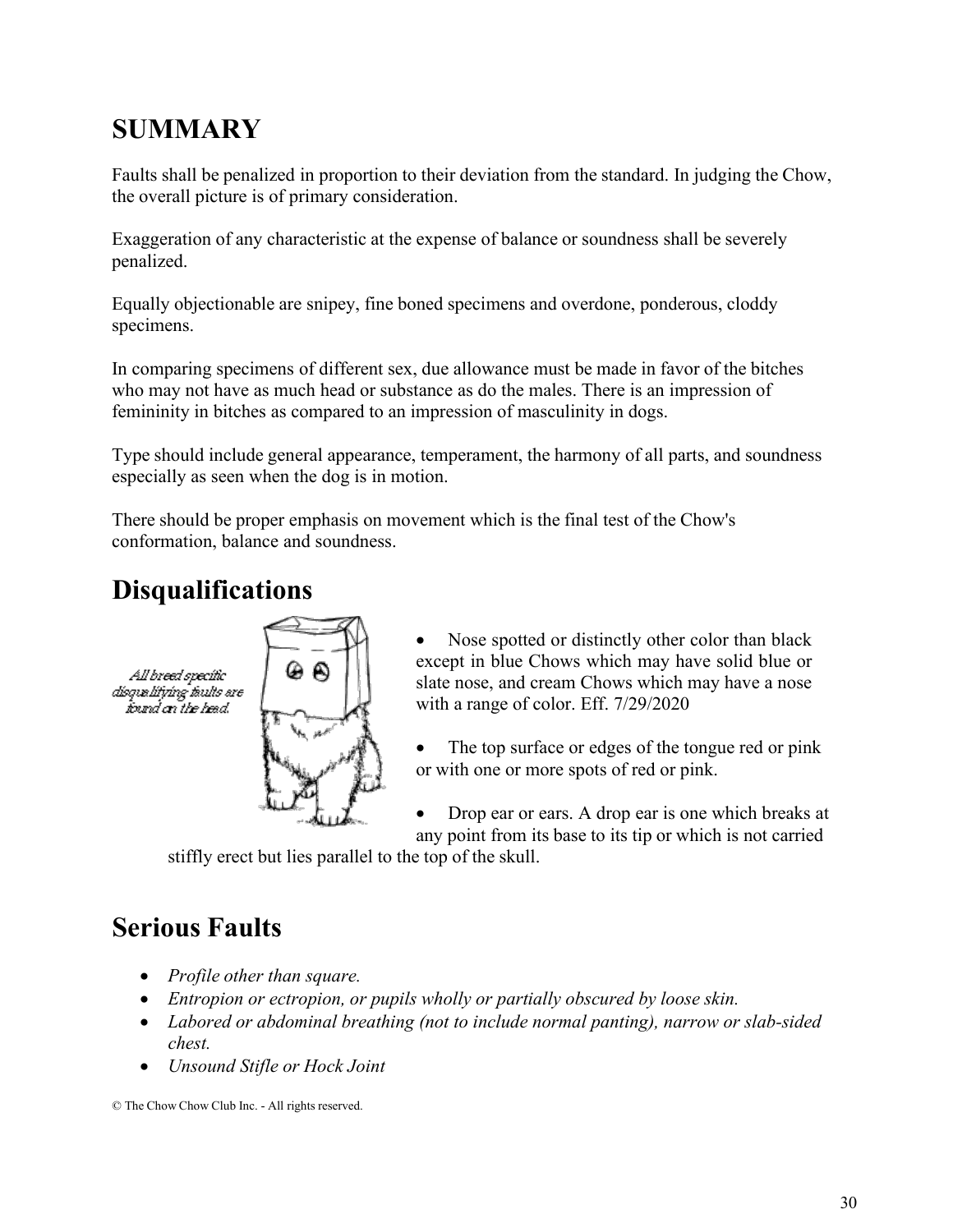<span id="page-30-0"></span>*Almond eyes:* An elongated eye-shape describing the tissue surrounding the eye itself.

*Agulation:* The angles formed by the appendicular skeleton, including the forequarters, arm, forearm, wrist, pastern, toes and hindquarters, thigh, second thigh, hock, rear pastern, toes.

*Back:* The dorsal surface (topline) of the dog extending, from the withers to the croup, including the thoracic and lumbar vertebral regions; infrequently used to refer only to the thoracic region.

*Balanced:* A condition wherein all proportions of a dog are in static and dynamic harmony.

*Barrel:* A rib (thoracic) region that is circular in cross-section.

*Bitch:* A female canine.

*Bite:* The relative position of the upper and lower teeth when the jaw is closed, including scissors, level, undershot and overshot.

**Bone:** A type of connective tissue that forms the canine skeleton. Informally used to suggest a quantitative characteristic of limb bones in proportion to overall size of a dog.

*Buttocks:* The rump or hips.

*Cat-foot:* Round, compact foot, with well arched toes, tightly bunched or close-cupped.

*Chest:* The part of the body or trunk that is enclosed by the ribs; the thoracic cavity.

*Cloddy:* Low, thickset. comparatively heavy.

*Close-coupled:* Comparatively short from last rib to the commencement of the hindquarters.

*Coarse:* Lacking refinement.

*Coat:* The dog's hair covering.

*Condition:* Health as shown by the coat, state of flesh, general appearance and deportment.

*Conformation:* The form and structure. make and shape; arrangement of the parts in conformance with breed-standard demands.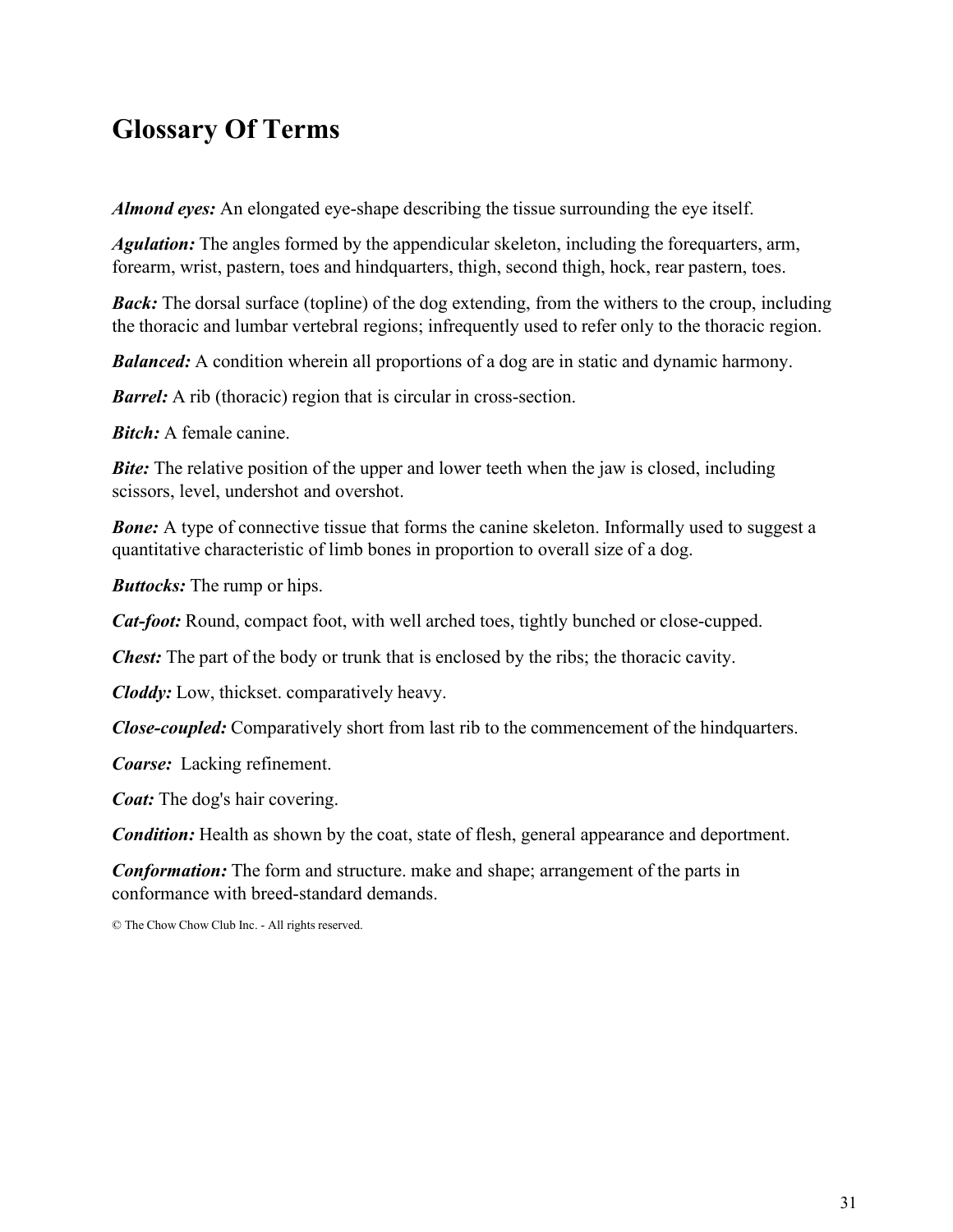<span id="page-31-0"></span>*Coupling:* The part of the body between the ribs and pelvis/hindquarters: the loin.

*Croup:* The region of the pelvic girdle, formed by the sacrum and the surrounding tissue.

**Dewclaw:** An extra claw or functionless (vestigial) digit on the inside of the leg; a rudimentary fifth toe.

*Disqualification:* A decision made by a judge or by a bench show committee following a determination that a dog has a condition that makes its ineligible for any further competition under the dog show rules or under the standard for its breed or, an undesirable feature of a dog that results in such an action.

*Dog: A* male dog; also used collectively to designate both male and female.

*Double coat:* An outer coat resistant to weather and protective against brush and brambles, together with an undercoat of sober hair for warmth and waterproofing.

*Drop* ear: The ear leather is folded at least to some degree, as contrasted with erect or prick ears.

*Elbow:* The posterior region of the articulation between the arm (humerous) and the forearm (ulna).

*Elbows out:* Turning out or off from the body; not held close.

*Expression:* The general appearance of all features of the head.

*Fawn:* A brown, red-yellow with hue of medium brilliance.

*Feathering:* Longer fringe of hair on ears, legs, tail or body.

*Flank:* The side of the body between the last rib and the hip. The coupling.

*Forearm:* The portion of the forelimb between the arm and the wrist, including the radius and the ulna.

*Front:* The forepart of the body as viewed head on; i.e., forelegs, chest, brisket, and shoulder line.

*Furrow:* A slight indentation or median line down the center of the skull to the stop.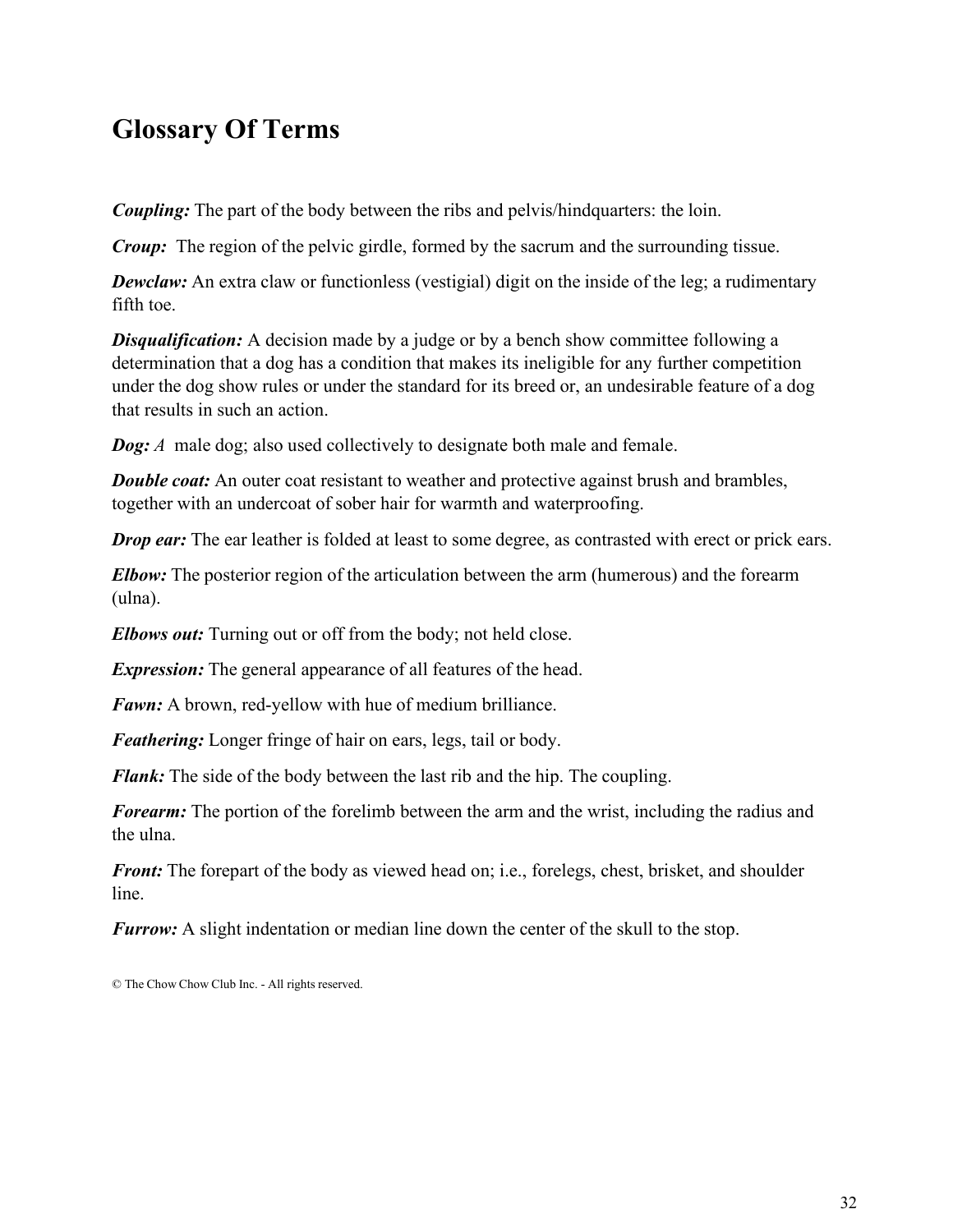<span id="page-32-0"></span>*Gait*: The pattern of footsteps at various rates of speed, each pattern distinguished by a particular rhythm and footfall.

*Hackney action:* A high lifting of the front feet accompanied by flexing of the wrist like that of a hackney horse.

**Height:** Vertical measurement from the withers to the ground; referred to usually as shoulder height. See Withers.

*Hindquarters:* Rear assembly of dog (pelvis, thighs, hocks and paws).

*Hock:* The tarsus or collection of bones of the hind leg forming the joint between the second thigh and the metatarsus; the dog's true heel.

*Knuckling over:* Faulty structure of carpus (wrist) joint allowing it to flex forward under the weight of the standing dog.

**Loin:** The region of the body associated with the lumbar portion of the vertebrae (i.e., posterior to me ribs and anterior to the pelvic girdle).

*Lumbering:* An awkward gait.

*Muzzle:* The head in front of the eyes--nasal bone, nostrils, and jaws. Foreface.

*Nose:* Organ of smell; also, the ability to detect by means of scent.

*Pads:* Tough, shock-absorbing projections on the underside of the feet. Soles.

*Pastern:* Commonly recognized as the region of the foreleg between the carpus or wrist and the digits,.i.e. the metacarpus.

*Reach of front:* Length of forward stride taken by forelegs.

*Ruff:* Thick, longer hair growth around the neck.

*Scissors bite: A* bite in which the outer side of the lower incisors touches the inner side of the upper incisors.

*Slab sided:* Flat ribs with too little spring from spinal column.

*Smooth coat:* The Chow has a hard dense smooth outer coat with a definite undercoat.

**Soundness:** The state of mental and physical health when all organs and faculties are complete and functioning normally, each in its rightful relation to the other.

<sup>©</sup> The Chow Chow Club Inc. - All rights reserved.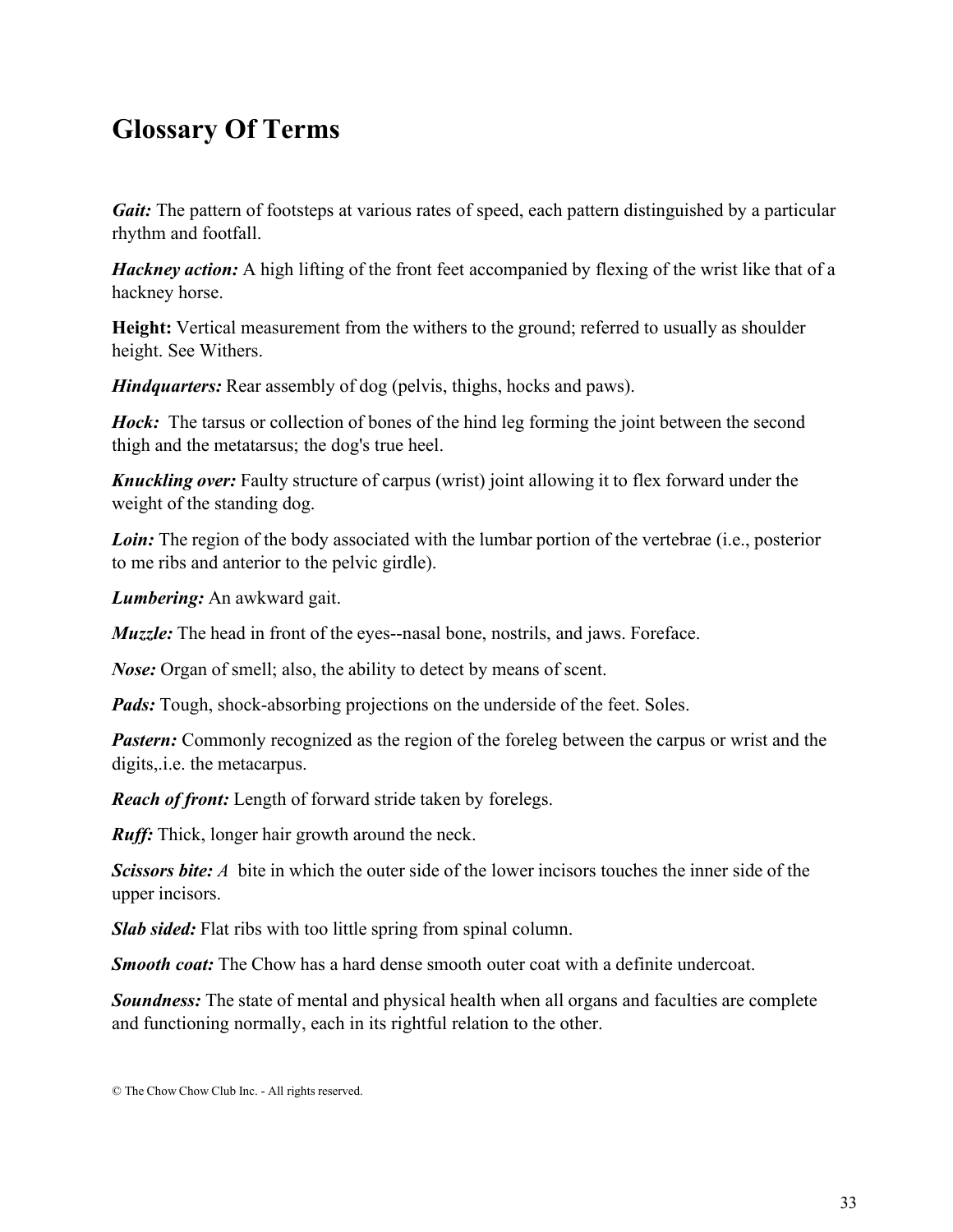<span id="page-33-0"></span>*Spring of ribs:* Curvature of ribs for heart and lung capacity.

*Sternum:* Breastbone.

*Stifle:* The joint of the hind leg between the thigh and the second thigh. The dog's knee.

*Stilted*: The rear leg moves up and forward from the hip in a straight, stilted pendulum-like line.

*Stop*: The step up from muzzle to skull; indentation between the eyes where the nasal bone and skull meet.

*Substance:* Bone.

*Tail set:* How the base of the tail sets on the rump.

*Thigh:* The hindquarter from hip to stifle.

**Topline:** The dog's outline from just behind the withers to the tail set.

*Trim:* To groom the coat by plucking or clipping.

*Type:* The characteristic qualities distinguishing a breed; the embodiment of a standard's essentials.

*Upper arm:* The humerus or bone of the foreleg, between the shoulder blade and the forearm, and associated tissues.

*Well let down:* Having short hocks (metatarsals).

*Whisker:* Sensory organs (hairs) on the sides of the muzzle.

*Withers:* The region defined by the dorsal portions of the spineous processes of the first two thoracic vertebrae and flanked by the dorsal (uppermost) portions of the scapulae.

*Wrinkle:* Loose, folding skin on forehead and foreface.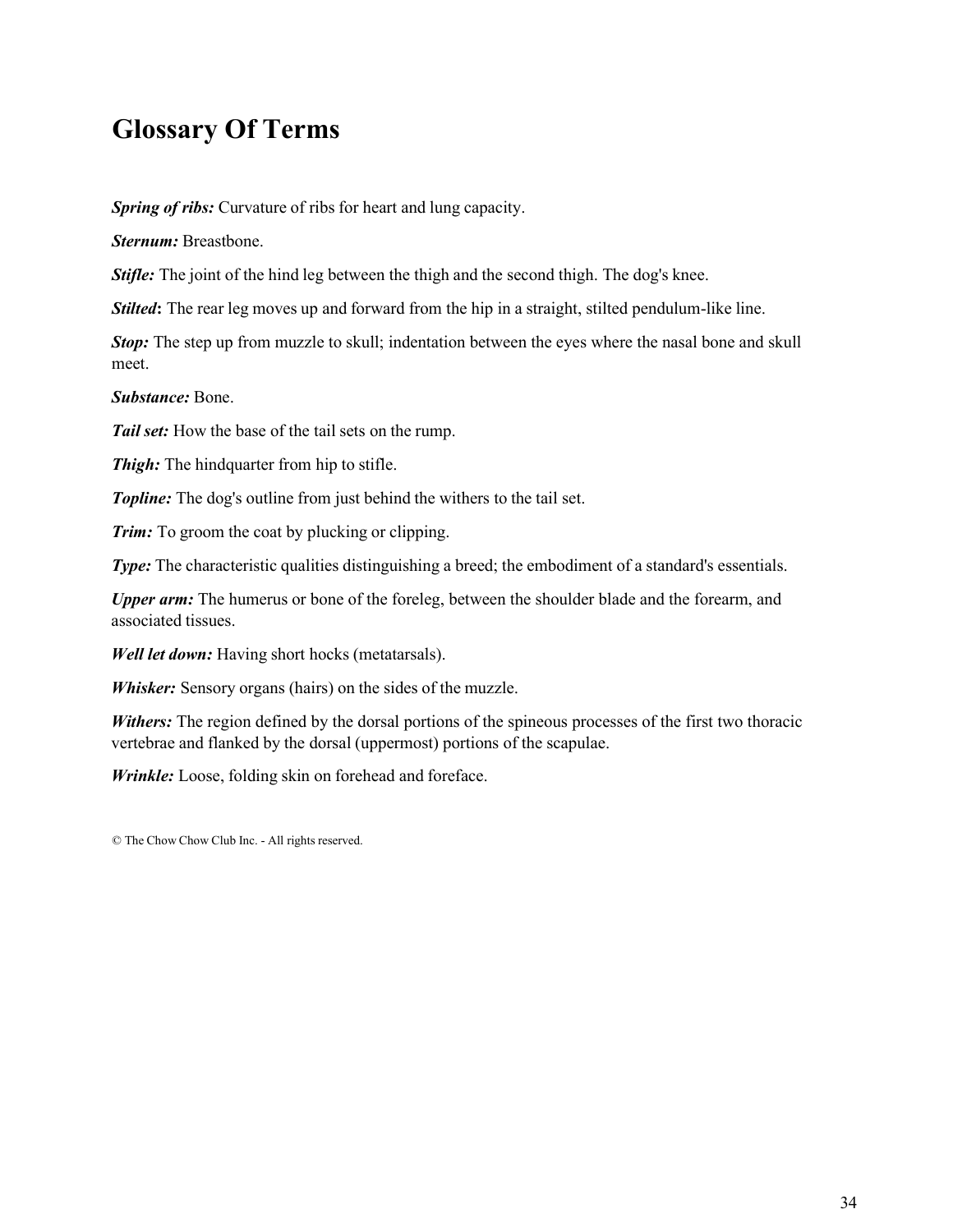### **References**

#### <span id="page-34-0"></span>*Handbook for the Chow Fancier* . Carmen Blankenship, Editor. Chow Chow Club Inc. 1994

#### *K9 Genetics and Terminology* .

Edward M. Gilbert, Jr. & Thelma R. Brown. Howell Book House, NY NY. 10019. 1995

#### *The New Dogsteps: A Better Understanding of Canine Gait Through Cinemaradiography - "Moving X-Rays"*

Rachel Page Elliot. 2nd Edition. Howell Book House. 1983.

#### *Practical Genetics for Dog Breeders.*

Malcolm B. Willis, Ph.D. Howell Book House